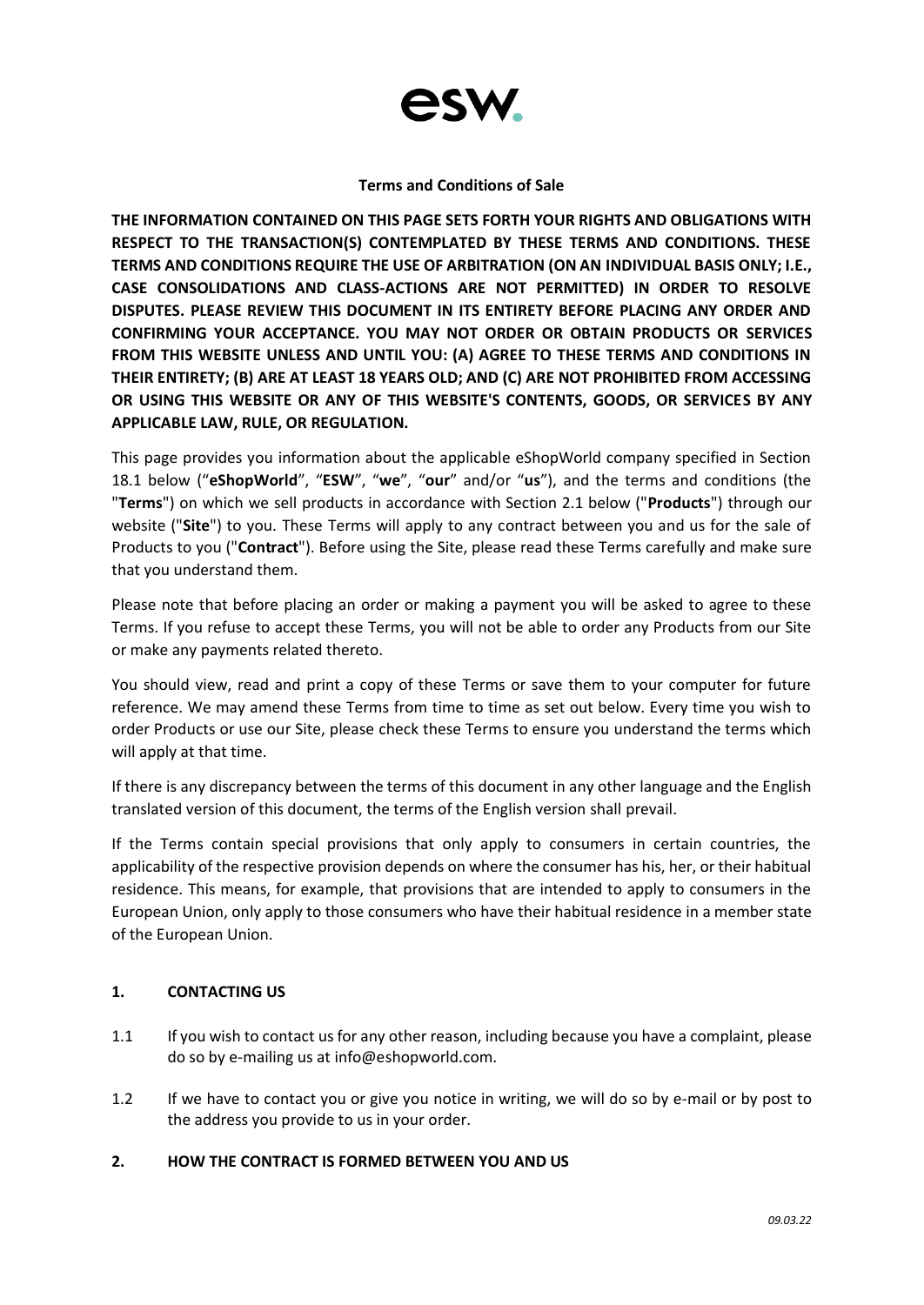

- 2.1 We contract with retailers worldwide pursuant to which ESW is the appointed merchant of record, which enables us to sell retailers' merchandise to you in your country.
- 2.2 By placing an order with us through our Site, you acknowledge that your transaction will be with us and not with the respective retailer. You further acknowledge that upon successful verification by us of the authenticity and sufficiency of the information you provide, we will then purchase the merchandise from the respective retailer for the sole purpose of immediately reselling it to you. We, not the retailer, will be responsible for fulfilling the order to you.
- 2.3 Our Site will guide you through the steps you need to take to place an order and make a payment with us. Our order process allows you to check and amend any errors before submitting your order to us. Please take the time to read and check your order at each page of the order process.
- 2.4 Your order constitutes an offer to us to buy a Product. We reserve the right to accept or reject any order in our own discretion. After you place an order, you will receive an e-mail from us acknowledging that we have received your order. The Contract between us will only be formed when you receive your order confirmation email ("**Order Confirmation**"). The Contract will relate only to those Products we have confirmed in the Order Confirmation.
- 2.5 We will send you an e-mail that confirms that the Products have been dispatched ("**Dispatch Confirmation**").
- 2.6 If we are unable to supply you with a Product, for example because that Product is not in stock or no longer available or because of an error in the price on our Site or the respective retailer's site, we will inform you of this by e-mail and we will not process your order. If you have already paid for the Product, we will refund you the full amount including any shipping and handling costs charged as soon as possible and will incur no further liability to you. Products on the Site are subject to change without notice. Errors will be corrected when discovered. For customers other than those located in the European Union (whose withdrawal rights are set forth in Section 8 below), you have the option of cancelling your order (in its entirety only) at any time prior to our having sent to you the Order Confirmation.
- 2.7 Although we take steps to ensure the accuracy and completeness of Product descriptions posted on the Site, we do not warrant that Product descriptions or other Content on the Site are accurate, complete, reliable, current, or error free. The Product descriptions are provided by a network of independent affiliates, subsidiaries, agents, third-party product providers, third-party Content providers, vendors, suppliers, designers, contractors, distributors, merchants, sponsors, licensors and the like (collectively, "**Associates**") who supply the Products advertised on the Site. Please refer to the manufacturer or applicable Associate for further details about Products (including any applicable warranties).
- 2.8 You acknowledge that we shall be permitted to verify the authenticity and sufficiency of the information you provide, and if we are unable to verify the information automatically, our representatives may contact you and/or your debit or credit card issuing bank to confirm your identity and/or your intent to place the order. You agree that credit cards and debit cards may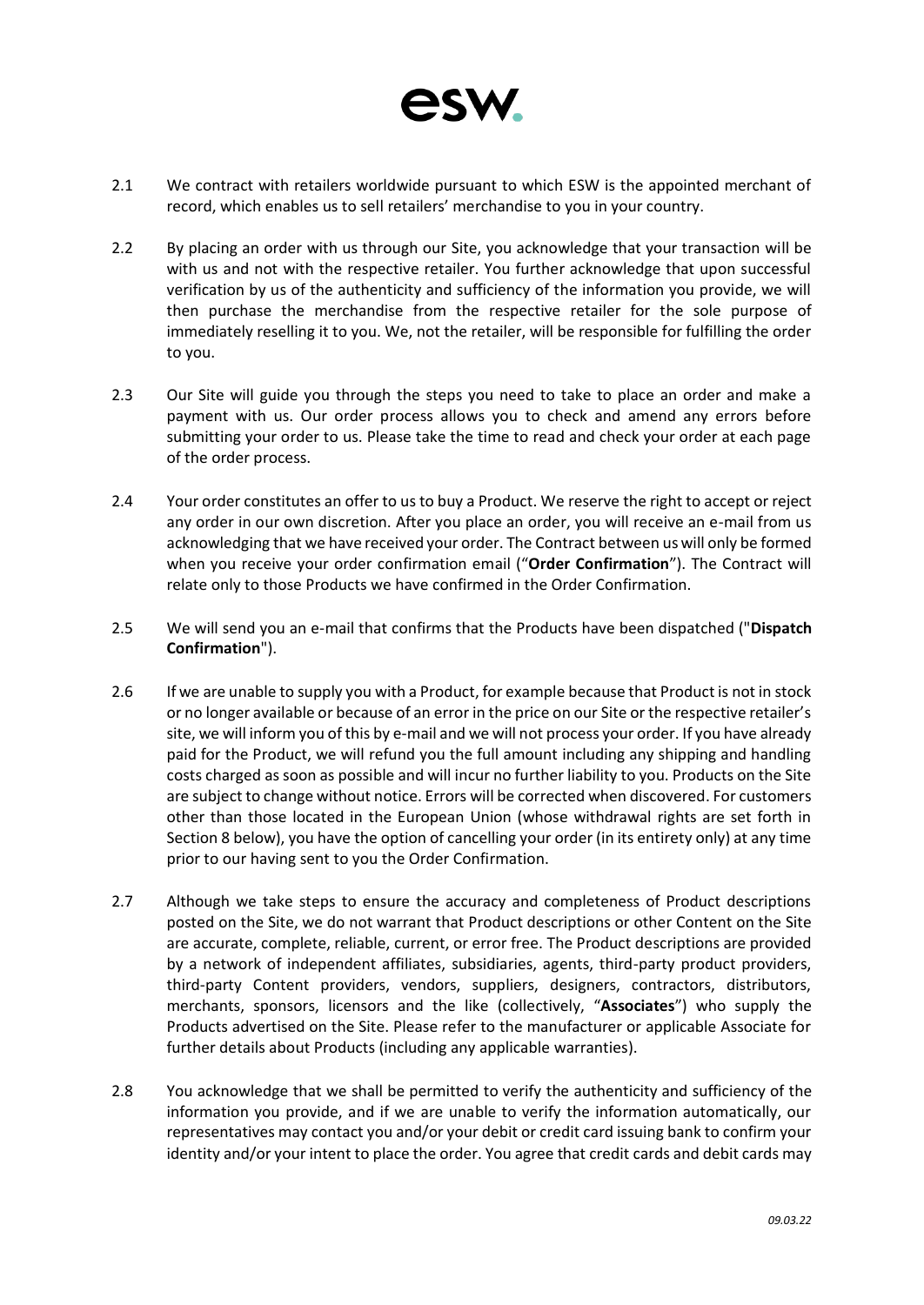

be charged on the date of inventory reservation for the order, as opposed to the date of shipping.

- 2.9 Please note that any Products made available through our site are intended for personal, noncommercial use, and purchase of any Products for resale purposes is strictly prohibited. As such, you assume the risk when purchasing products for a commercial or business use or application.
- 2.10 By placing an order or making a payment through our site, you warrant that you are legally capable of entering into binding contracts. Your credit/debit card or other payment method will be billed by us and charges on your statement will be accompanied by the description "eShopWorld", "eSW", or similar. You warrant that all the information provided to us for the purpose of processing payments is correct and you are authorized to utilize the proffered payment method. You acknowledge that we will be entitled to verify the authenticity and sufficiency of the payment information you provide. ESW reserves the right to cancel your order at any stage, in the event that we are unable to verify the information you provide, where there has been an obvious error in price, where the product is no longer available, or the payment method that you have selected. In the event of a cancellation by ESW, we will refund you the full amount that you have paid.
- 2.11 You acknowledge and agree that we may conduct pre-payment screening on you and the information you have provided. These checks are designed to prevent eShopWorld from conducting business with a sanctioned individual, entity or country in violation of any applicable laws and regulatory requirements in the territories we operate (including without limitation all customs laws and regulations and export and import controls administered by the U.S. government (including, but not limited to, the Export Administration Regulations under the U.S. Department of Commerce), the European Union and any other applicable jurisdiction). You may not order any Products if you are the subject of U.S. sanctions or of sanctions consistent with U.S. law imposed by the governments of the country where your Products are to be delivered. You must comply with all U.S. or other export and re-export restrictions that may apply to the Products.
- 2.12 We provide the service of determining the appropriate taxes and duties to be applied to the importation of the Product by you, and to collect, report and remit these taxes and duties, as applicable, on your behalf, to the appropriate tax authority. For imports into the European Union and the United Kingdom, the resulting taxes and duties are included in your payment and are paid by eShopWorld and there are no additional costs. By accepting these Terms, you authorise eShopWorld to accept any additional claims for levies (additional assessment) from the relevant customs authorities. For certain non-European imports, you will be responsible for the remittance of taxes and duties to the appropriate tax authority. All Products purchased from us are made pursuant to a shipment contract. Risk of loss in the Products passes to you when the Products are delivered to you. Title to the Products transfers to you: (i) prior to importation of the Products, if the Products are imported into the United States; or (ii) upon delivery of the Products to you, if the Products are sourced from within the United States; or (iii) upon the delivery of the Products to you, in the case of exceptional circumstances where ESW acts as importer of record on your behalf.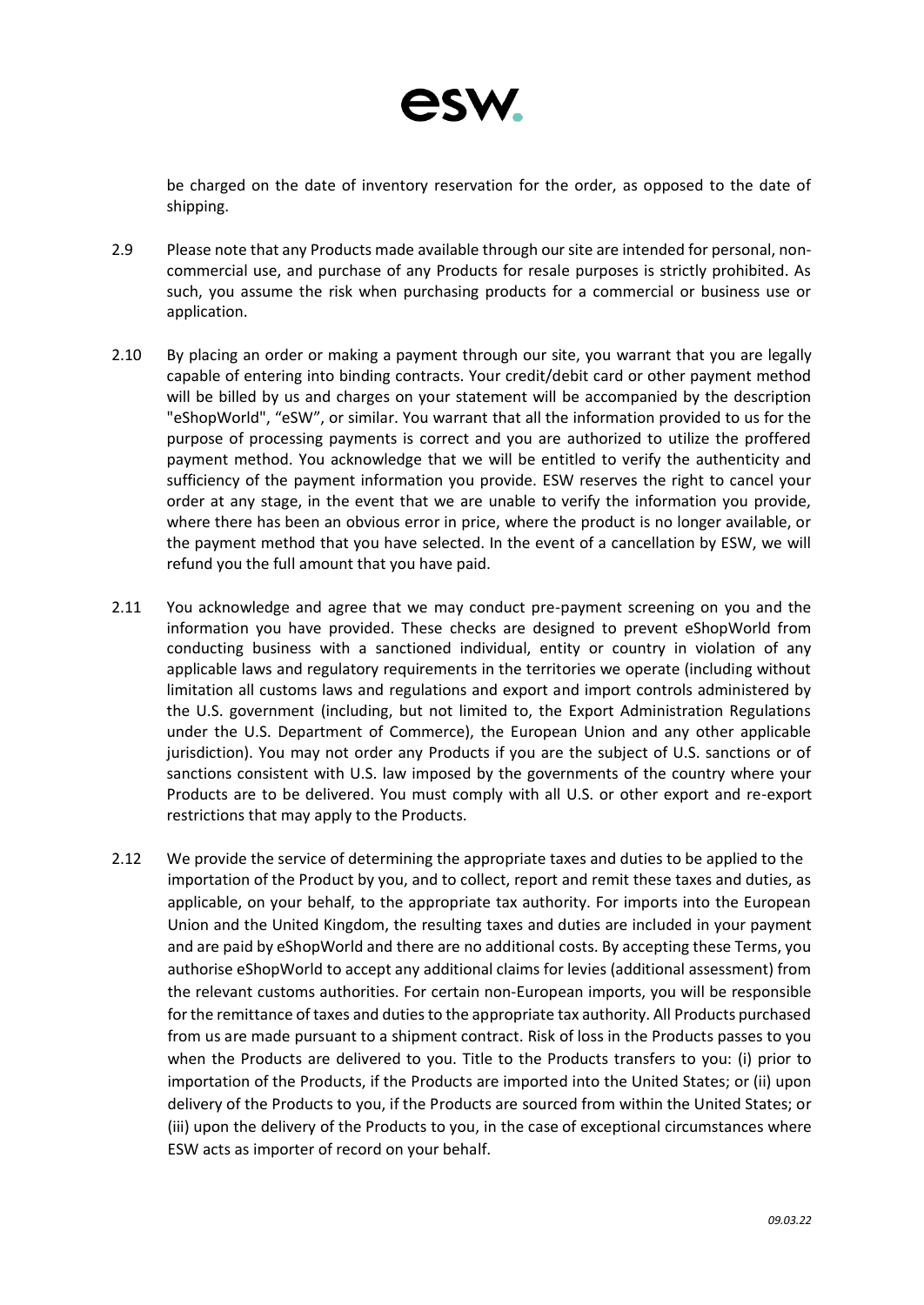

- 2.13 By ordering Products from us, you hereby authorize a licensed customs broker chosen by us to act as your agent and transact business with foreign revenue authorities to clear your Products, account for duties and taxes on your behalf, if applicable return your Products and if applicable, prepare and submit refund claims on your behalf for any merchandise that you return. Please note that this Section 2.13 excludes customers in Canada; customers in Canada should refer to Section 6.10.
- 2.14 The price of your order will be quoted including or excluding taxes depending on the delivery address: (a) Products delivered within the United States and Canada will be quoted exclusive of sales or seller's use tax; and (b) Products delivered within Europe will be quoted inclusive of value added tax. You will be responsible for all associated shipping and handling charges; these will be added at the checkout and will be indicated as a separate charge on your order form (except, in circumstances where free shipping is offered). Pricing may differ from the prices offered elsewhere (online or offline) by us or our Associates for the same goods. Such prices are subject to change at any time by us in our sole discretion. You will be responsible for the prices stated at the time of your transaction.
- 2.15 For consumers in the United States, we collect sales and seller's use tax on sales made to all state and local jurisdictions. We use reasonable commercial efforts to calculate and remit the correct amount of tax required on each taxable purchase, but we do not guarantee the accuracy of the amount of the tax we represent to you as the tax owed. As a result of any error, we may over-collect or under-collect your tax. In consideration of our allowing you access to and use of the Site, and in collecting and remitting taxes required on your purchases, you hereby waive your right to claim that the tax collected on any purchase is incorrect in any respect and agree to hold harmless us and our officers, directors, employees, agents and representatives from any harm or other damages you may incur as a result of our error in calculating the taxes you owe for your purchases. Some states may require us to provide you notice regarding state use tax at the time of purchase, an annual purchase summary, and/or report your annual untaxed sales to that state. We provide this data as a reference to assist you in determining any applicable use tax. Our calculations may not match the data in your records and may not reflect gifts or shared accounts.
- 2.16 By placing an order with us through our site, you acknowledge that you are entering into an international transaction with us and not with the respective retailer. Further, you acknowledge that some banks may charge an international transaction fee according to their policies. We do not charge this fee or control when your bank will charge it.

# **3. TERMS OF USE OF OUR SITE**

- 3.1 Please read these Terms of Use carefully before you start to use this Site. By using our Site, you indicate that you accept these Terms of Use and that you accept and agree to abide by them. If you do not agree to the Terms of Use, please immediately cease all usage of this Site.
- 3.2 We do not guarantee that our Site or any Content on it will always be available or be uninterrupted. Access to our site is permitted on a temporary basis, and we reserve the right to withdraw, discontinue or change all or any part of the Site without notice. We will not be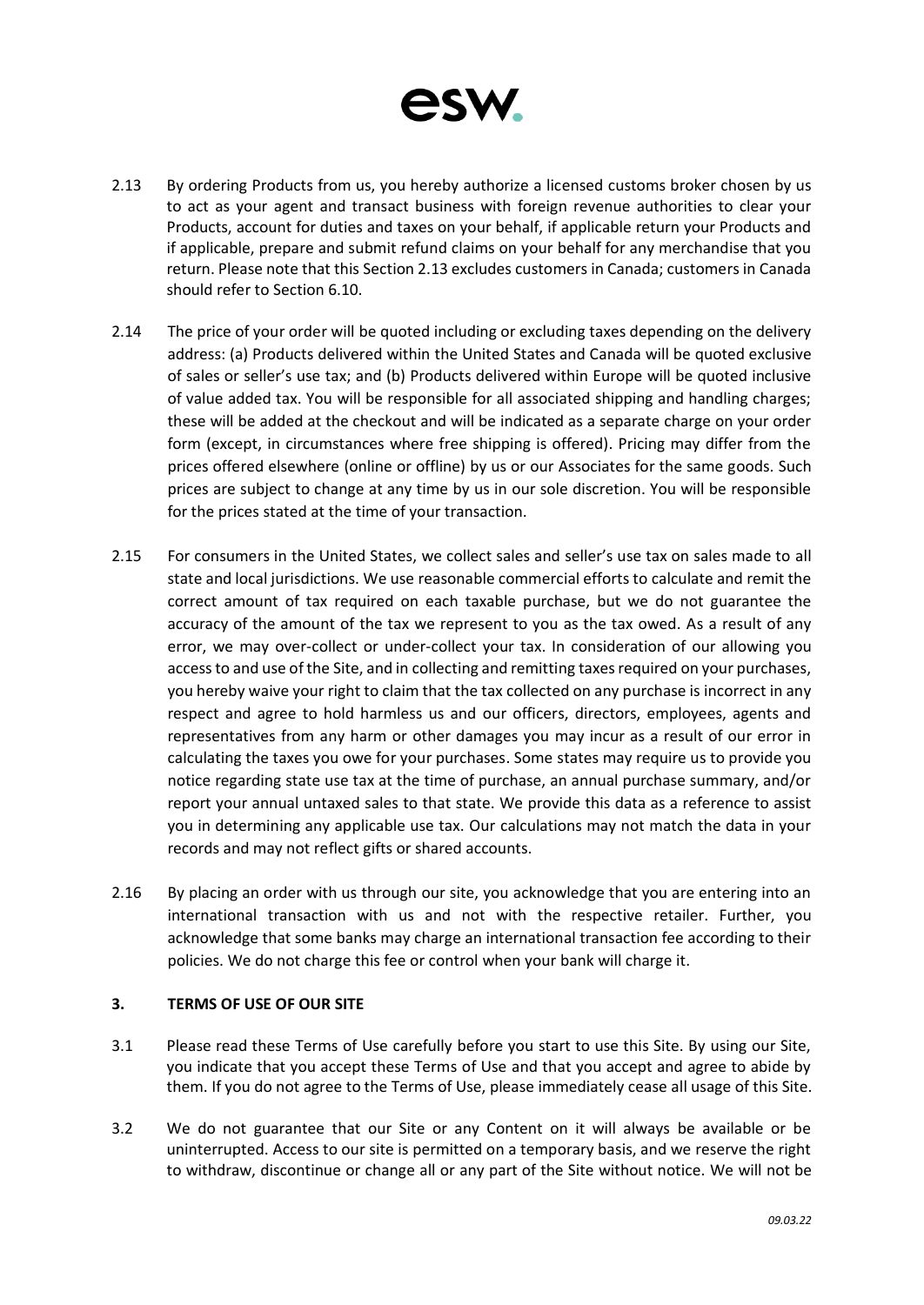

liable to you if for any reason all or any of our sites are unavailable at any time or for any period.

- 3.3 You are responsible for making all the necessary arrangements for you to have access to our Site. You are also responsible for ensuring that all persons who access our Site through your internet connection are aware of these Terms, and that they comply with them.
- 3.4 Access to certain areas of our Site is restricted. We reserve the right to restrict access to other areas of our Site, or indeed the whole Site, at our discretion.
- 3.5 The use of our Sites may not be used by anyone under the age of 13 in the United States. An individual older than 13 but under 18 years of age (a minor) is subject to the consent of their parent or guardian and our Contract is with the parent or guardian, who is responsible for the minor's compliance. We advise parents or guardians who permit minors to use the Site that it is important that they communicate with minors about their safety online, as moderation or vetting of advertisements is not guaranteed or fool-proof. Minors who are using any interactive service should be made aware of the potential risks to them.
- 3.6 You must not use our Site in any way that causes, or may cause, damage to the site or impairment of the availability or accessibility of the Site; or in any way which is unlawful, illegal, fraudulent or harmful, or in connection with any unlawful, illegal, fraudulent or harmful purpose or activity including but not limited to using our Site to copy, store, host, transmit, send, use, publish or distribute any material; gaining unauthorized access to our Site; collecting data from our Site (including through the use of robot, spider, or other automated device, process, or means); sending unsolicited commercial communications via our Site; to introduce any viruses, Trojan horses, worms, logic bombs, or other material that is malicious or technologically harmful; and/or without limitation performing any act that is inconsistent with the purpose of this Site: to take in and fulfil consumer orders.
- 3.7 Where necessary we will report any breach of these Terms to the relevant law enforcement authorities and if and to the extent allowed under applicable data protection law, we will cooperate with those authorities by disclosing your identity and/or your personal information to them. In the event of such a breach, your right to use our Site will cease immediately.
- 3.8 You acknowledge that the Site contains information, data, software, photographs, graphs, videos, typefaces, graphics, music, sounds, and other material (collectively "**Content**") that are protected by copyrights, trademarks, trade secrets, rights in databases and/or other proprietary rights, and that these rights are valid and protected in all forms, media and technologies existing now or hereinafter developed. All Content is copyrighted as a collective work under copyright laws, and we (or our licensors) own a copyright and/or database right in the selection, coordination, arrangement, presentment and enhancement of such Content. You may not modify, remove, delete, augment, add to, publish, transmit, participate in the transfer or sale of, create derivative works from or adaptations of, or in any way exploit any of the Content, in whole or in part. Nothing contained on the Site should be construed as granting, by implication, estoppel, or otherwise, any license or right to use the Site or any information displayed on the Site, through the use of framing, deep linking or otherwise, except (a) as expressly permitted by these Terms; or (b) with our prior written permission or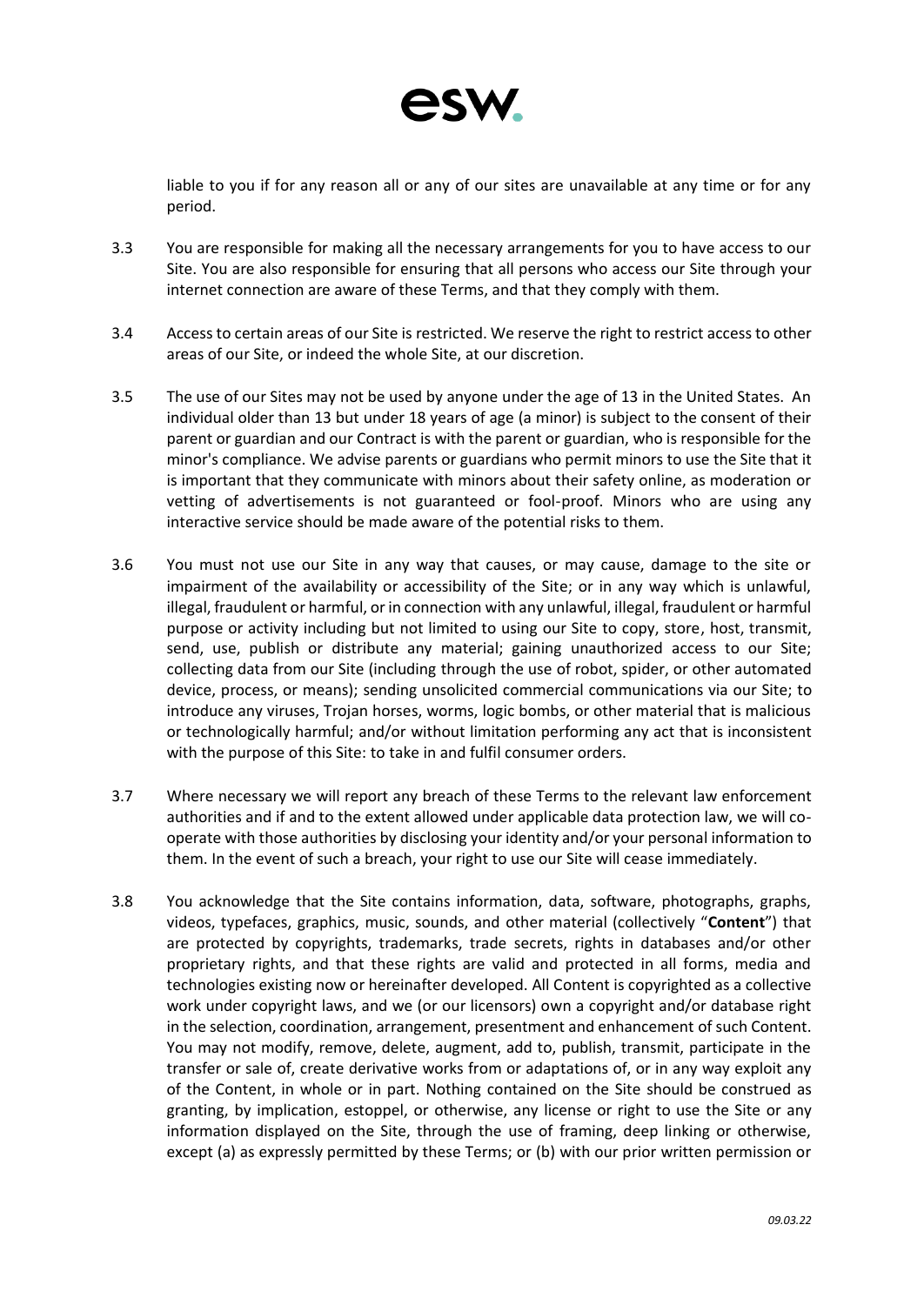

the prior written permission from such third party that may own the trademark or copyright information displayed on the Site

# **4. WHAT YOU AUTHORISE US TO DO**

- 4.1 By using our Site, you authorise us to process payments, refunds and adjustments for your transactions, remit funds to your bank account where applicable, charge your credit card or debit the account linked to your debit card, as applicable, and pay us and our affiliates any amounts you owe in accordance with these Terms.
- 4.2 We may at any time require you to provide financial, business or personal information we request to verify your identity. You will not impersonate any person or use a name which you are not legally authorised to use. You authorise us to verify your information (including any updated information) and to obtain an initial credit authorisation from your credit card issuer.
- 4.3 You consent to receive communications from us electronically, such as e-mails, texts, mobile push notices, or notices and messages on this Site, and you can retain copies of these communications for your records. You agree that all agreements, notices, disclosures, and other communications that we provide to you electronically satisfy any legal requirement that such communications be in writing. Without limiting the generality of the foregoing, when you join and provide us with your mobile phone number, you agree that we may send you text messages (including SMS and MMS) to your phone number. Carriers are not liable for delivered or undelivered messages. Texts may be sent through an automatic telephone dialling system. Your phone carrier may prohibit or restrict certain mobile features, and they may be incompatible with your carrier or mobile device. Contact your carrier with questions regarding these issues. You agree to notify us of any changes to your mobile number and update your account(s) with us to reflect this change. You also agree that we will not be liable for any delays in the receipt of any messages as delivery is subject to effective transmission from your network operator. Data obtained from you may include your mobile phone number, your carrier's name, your opt-out status, and the date, time, and content of your messages. We may use this information to contact you and to provide you with the SMS services. All data collected is subject to our 'Privacy Statement'.

# **5. SHIPPING AND DELIVERY**

- 5.1 Your Dispatch Confirmation will contain delivery information which will allow you to track the delivery of your Products (where such service is made available). Occasionally our delivery to you may be affected by an Event Outside Our Control. See Section 10 for our responsibilities when this happens.
- 5.2 If no one is available at your address to take delivery, the carrier may leave a delivery attempt notice to advise that the merchandise has been returned to their local depot. If this occurs, please contact the carrier at the number listed on the delivery attempt notice. If you have further issues, please contact eShopWorld on [info@eshopworld.com.](mailto:oncustomercare@eshopworld.com)
- 5.3 Delivery of an order shall be completed when we deliver the Products to the address you gave us, or you collect such Products from us.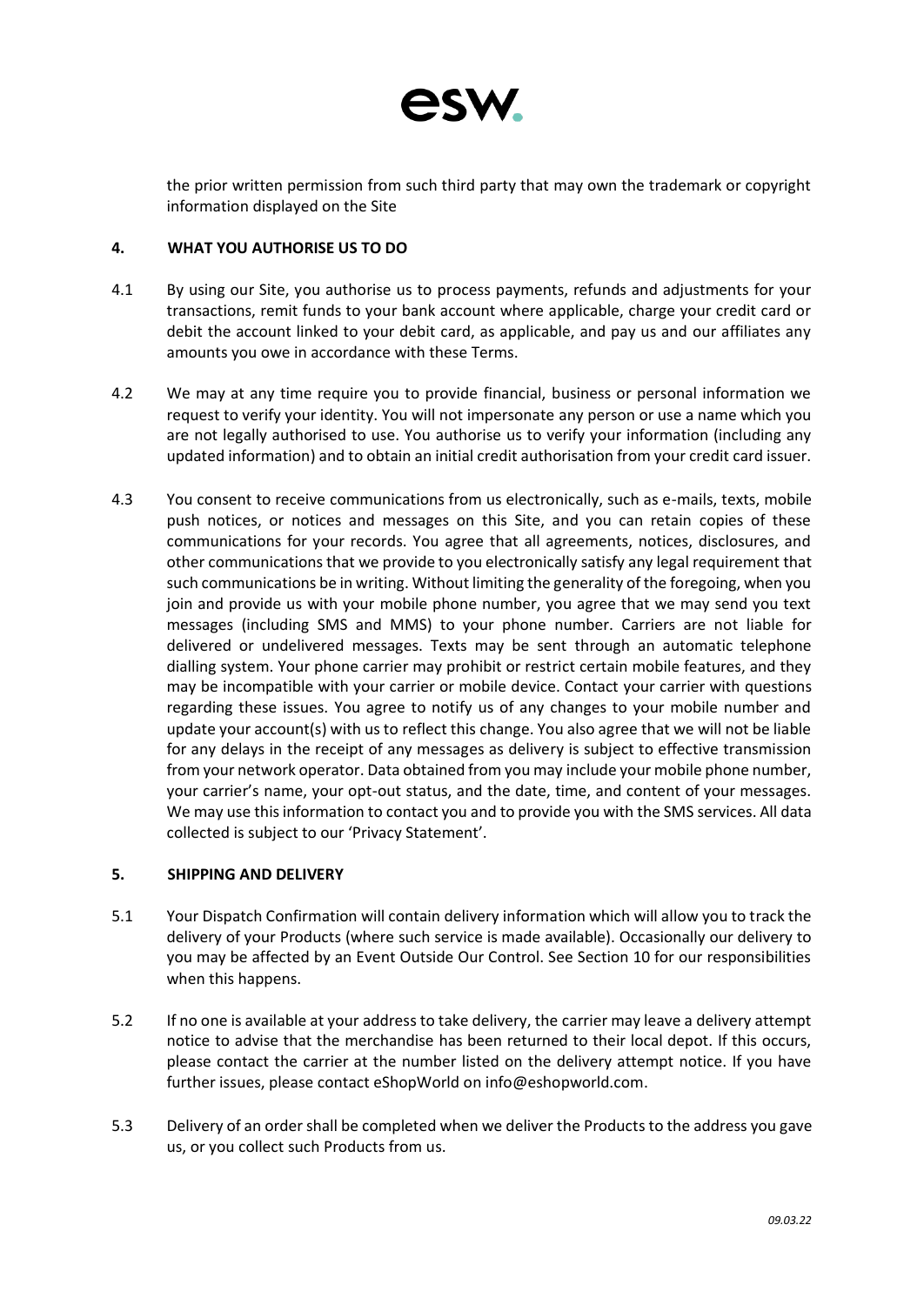

- 5.4 Occasionally, part of an order may be out of stock or backordered by the respective retailer. If not agreed otherwise in these Terms (particularly under Section 10), we are not responsible for delays in your order due to backorder situations or delays caused by the retailer, and shipments of your Products will only be made after the Products have arrived at the depot.
- 5.5 Products are shipped to you based on the information which you provide to us and you are responsible for the accuracy of such information. If any regulations are breached (including but not exclusively export/import regulations) due to inaccurate information provided by you then you are responsible for such breach.
- 5.6 Our carrier may contact you to arrange deliveries, confirm delivery details and rearrange deliveries (where applicable) from time to time.
- 5.7 If you have chosen cash on delivery as your preferred method of delivery and payment (where such option is available):
	- 5.7.1 we have discretion to reject certain modes of payment;
	- 5.7.2 we only accept payments in the local currency; and/or
	- 5.7.3 should you not accept the order or make full payment at the time of delivery, we reserve the right to refuse to deliver the Products.

### **6. RETURNS**

Except as otherwise provided in Section 8 below, the following sections apply with respect to standard returns. Please see below for more information regarding Faulty Merchandise and your Right of Withdrawal:

- 6.1 Details on how you can cancel your order or return your Products (where permissible) including the address to which Products must be returned and the time limits for returns, will be provided in the FAQs (Frequently Asked Questions), on the checkout page, in your order confirmation e-mail and/or your Dispatch Confirmation via the link to the returns portal (the "**Return Merchandise Portal**").
- 6.2 Returns must only be sent to the address indicated on the Return Merchandise Portal. These details will be provided with the delivery package containing your order or in the Dispatch Confirmation email (which will contain a link to the Return Merchandise Portal).
- 6.3 Returned Products must be in new condition with tags attached and must be accompanied by the original receipt or invoice. All returned Products are sent at your own risk. If you have received a return label, you must use the return label provided to you via the Return Merchandise Portal.
- 6.4 All refunds are subject to inspection and verification within our return centres. If the returned Products are not fully resaleable, whether through a damage of the Product or the packaging, we reserve the right to refuse a refund partly or in total.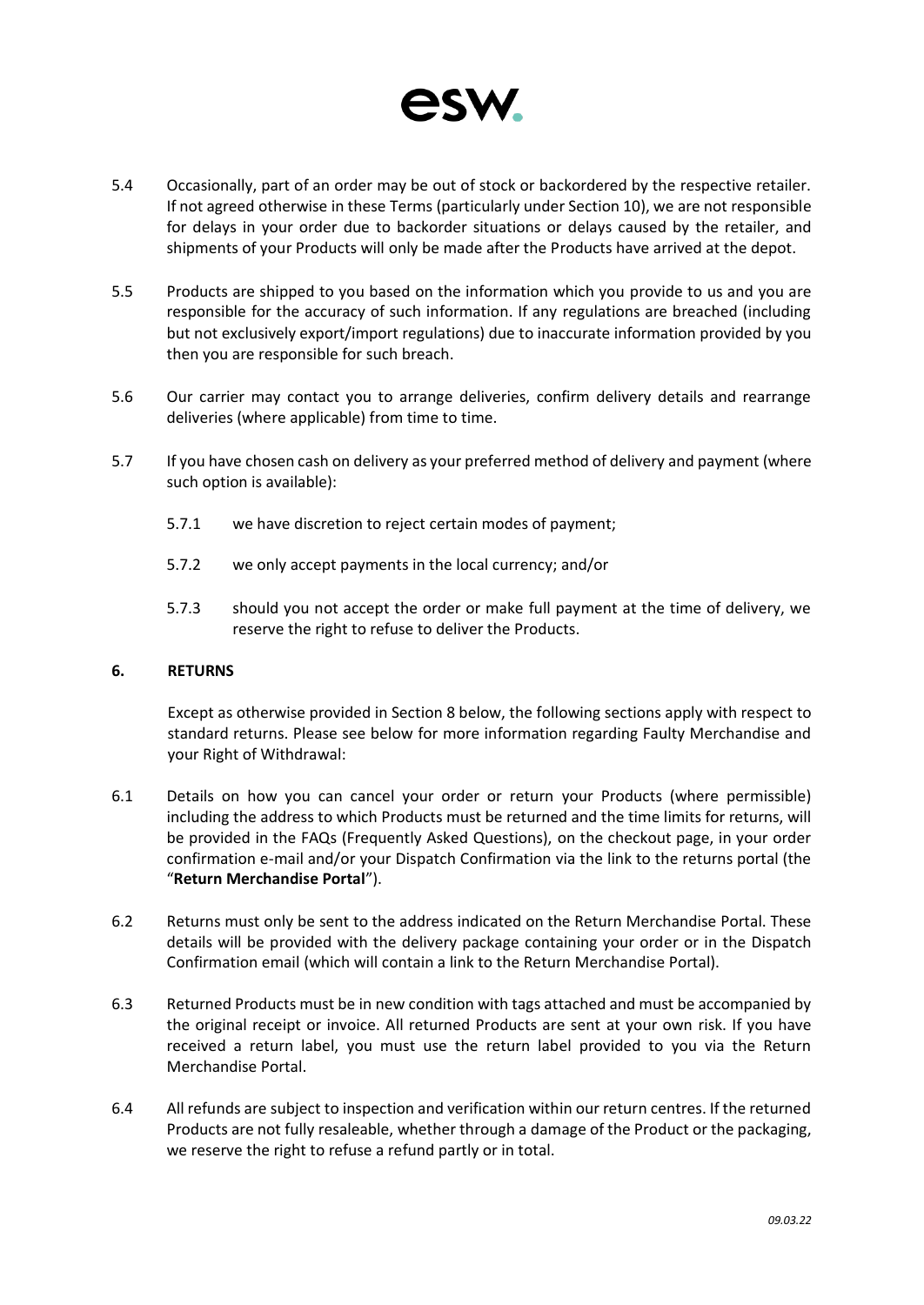

- 6.5 Only in cases where the details of the returned Products have been provided within the Return Merchandise Portal will we reimburse you. At our discretion, a refund may be issued without requiring a return.
- 6.6 You will be refunded by us to the credit/debit card or other payment method provided by you when the order was originally placed. The refund will be processed as soon as practicable but within fourteen (14) working days of the Product arriving to the return centre in a perfect resalable condition.
- 6.7 Deductions may be made from refunds where such returned Products are returned in an unacceptable condition.
- 6.8 We acknowledge that any Products returned on the basis of being faulty shall not be subject to this section and no provisions within these Terms shall affect your statutory consumer rights. All returns of faulty Products sold outside the United States will be governed under the Sale of Goods and Services Act 1980. Returns for faulty Products sold in the United States will be governed by the Uniform Commercial Code, as implemented in the state in which you are a resident.
- 6.9 Certain goods may not be suitable for return. In the event that a Product is not suitable for returning, please refer to your order confirmation email and you will be advised as to how your refund may be processed in accordance with the policies and procedures set out therein.

# **For Consumers in Canada**

6.10 Canada consumers agree as follows: U.S. Direct E-Commerce Limited (dba eShopWorld) is an approved CREDITS participant with the Canada Border Services Agency (CBSA). By ordering Products from U.S. Direct E-Commerce Limited (dba eShopWorld), I hereby authorize Livingston International an approved customs broker in CREDITS, to act as my agent, and to transact business with the CBSA to obtain release of my merchandise, account for duties and taxes, return merchandise to U.S. Direct E-Commerce Limited (dba eShopWorld), and electronically submit refund claims on my behalf. Under the CREDITS program, I understand that the CBSA will send any refund of duties and taxes that were paid on the returned merchandise to the customs broker, and that I will obtain the refund directly from U.S. Direct E-Commerce Limited (dba eShopWorld). Further, I also authorize Livingston International to forward any refund issued by the CBSA in my name, so that U.S. Direct E-Commerce Limited (dba eShopWorld) can be reimbursed.

# **7. FAULTY MERCHANDISE**

- 7.1 If you wish to return merchandise which is faulty or non-conforming, you can email us.
- 7.2 If you choose to return your faulty or non-conforming merchandise, we will first need to confirm that it is faulty, damaged, or does not correspond to the description on our Site. Once confirmed, we will refund the cost of the merchandise and the original shipping and handling charges paid by you. If we determine the merchandise is not faulty, you will not be entitled to a refund and we will return the merchandise to you at your cost. Please see the "Returns" section above for more information regarding on how you can complete your return.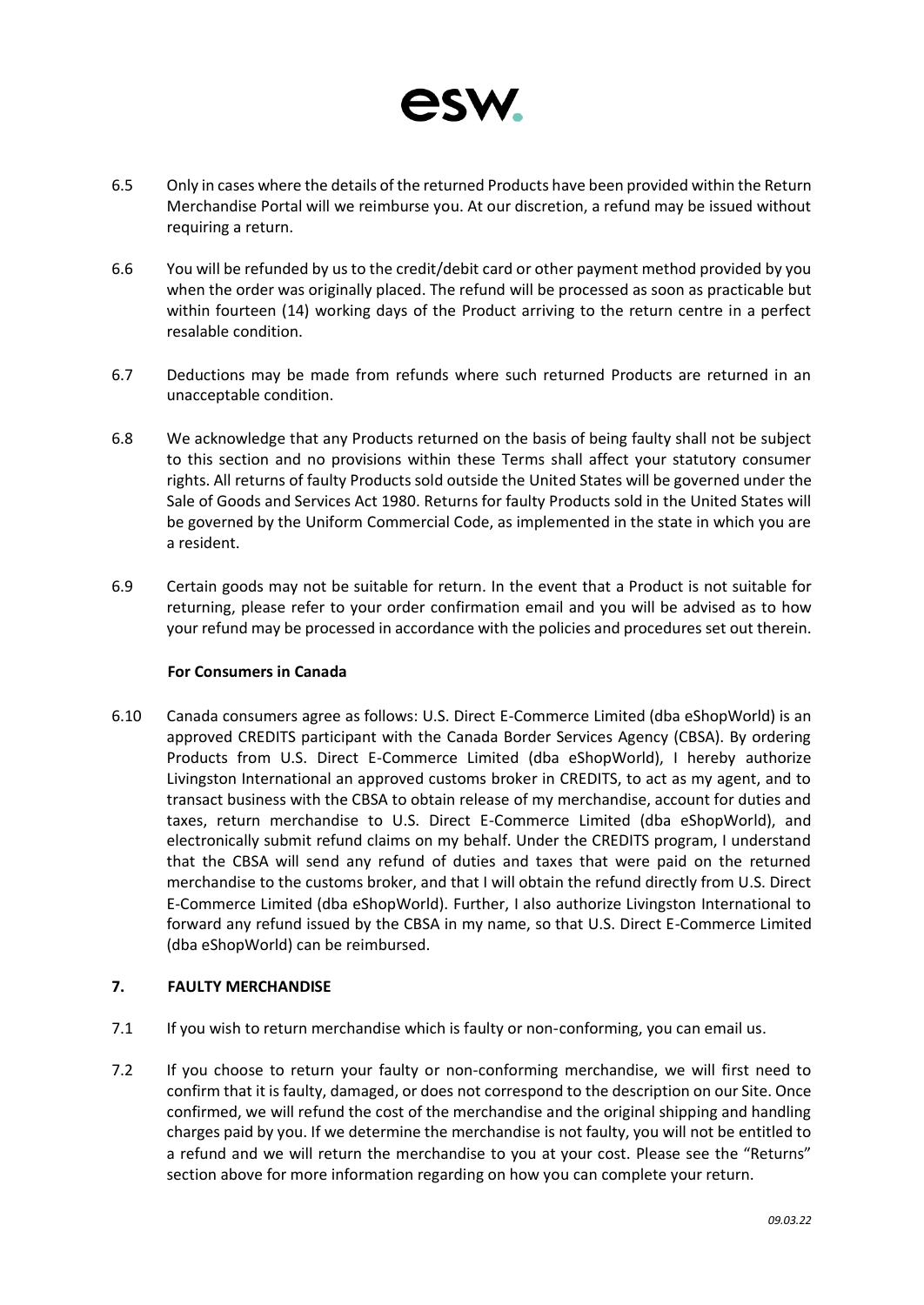

7.3 We will usually credit the refund back to the form of payment that you used to pay for the merchandise within approximately fourteen (14) days from the date that we receive the merchandise. Please note, it may take longer for the refund to appear on your payment card statement.

### **8. RIGHT OF WITHDRAWAL (CONSUMERS IN THE EUROPEAN UNION)**

- 8.1 Subject to Section 8.2 below, you may cancel your order for any reason without penalty for up to fourteen (14) days after the order has been received.
- 8.2 Your right of cancellation shall only apply in circumstances where we are legally obliged to provide such a right to you in your respective jurisdiction. The right to return (or exchange) Products under this section does not apply to Products (i) made to your specification; or (ii) which have been personalised; or (iii) which by reason of their nature cannot be returned or are liable to deteriorate or expire rapidly; or (iv) where sealed Products have been supplied which are not suitable for return due to health protection or hygiene reasons, if they become unsealed after delivery.

### 8.3 **Withdrawal Policy**

Note to Consumers in Germany: In the event of conflict between the German and the English translations of Section 8.3, the German version shall prevail for consumers in Germany.

# **Right of withdrawal**

You have the right to withdraw this Contract within fourteen days without giving any reason.

The withdrawal period is fourteen days from the date on which you or a third party named by you, who is not the carrier, have taken or has taken possession of the goods.

To exercise your right of withdrawal, you must inform us (eShopWorld c/o U.S. Direct E-Commerce Limited, 3rd Floor, The Concourse Building, 100-115 Airside Business Park, Swords, County Dublin, K67 NY94 Ireland, email [info@eshopworld.com\)](mailto:info@eshopworld.com) of your decision to withdraw from this Contract. For this purpose, you may use the enclosed model withdrawal form, which is, however, not mandatory. You may also electronically fill in and submit the model withdrawal form or another clear statement on our website (a link to the Return Merchandise Cancellation Form will be included in your order confirmation email and/or your Dispatch Confirmation email]. If you make use of this option, we will send you confirmation of receipt of such revocation without delay (e.g. by e-mail).

In order to comply with the withdrawal period, it is sufficient that you send the notification of the exercise of the right of withdrawal before the expiry of the withdrawal period.

### **Consequences of the withdrawal**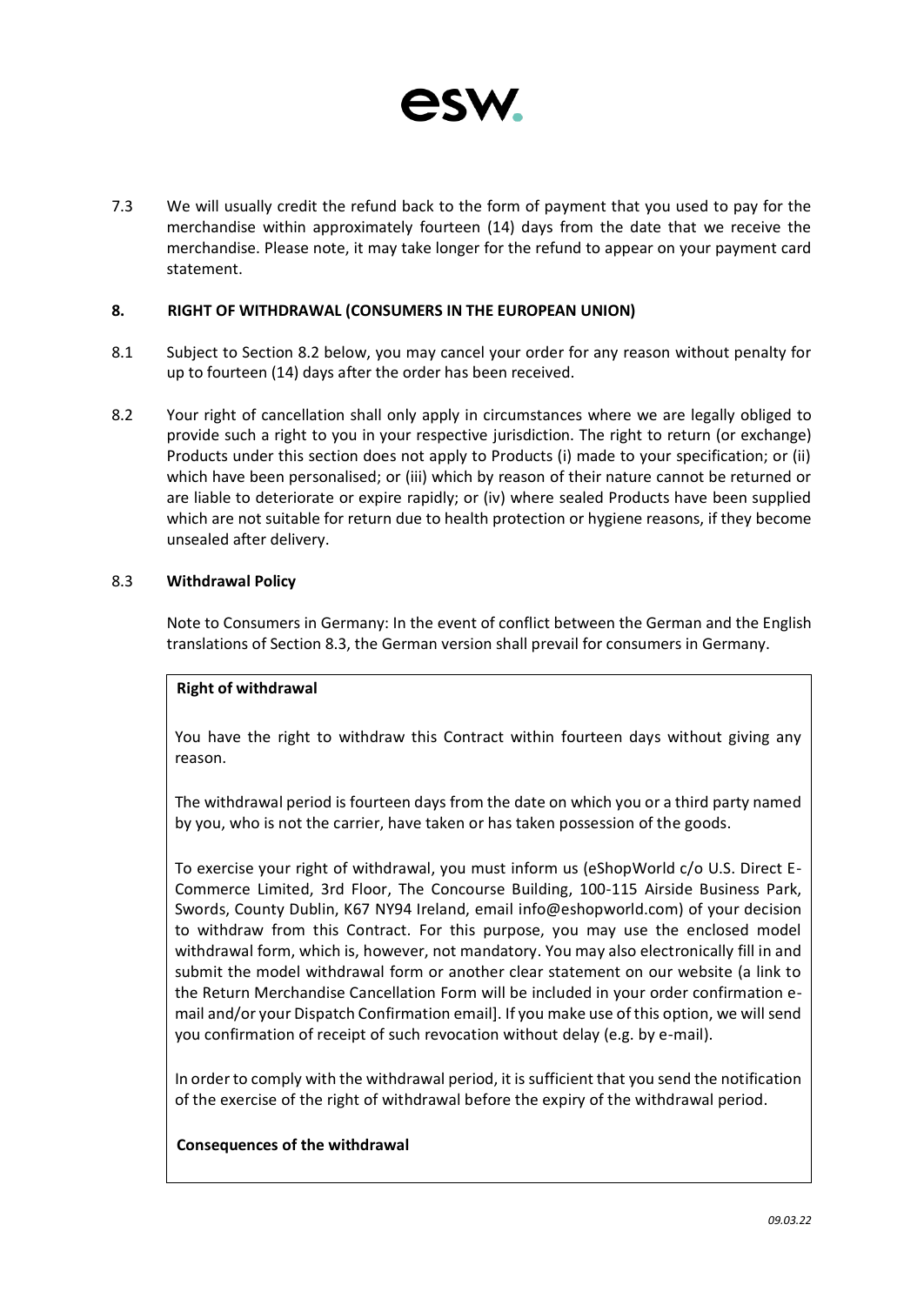

If you withdraw this Contract, we shall reimburse you all payments we have received from you, including delivery costs (with the exception of additional costs resulting from the fact that you have chosen a type of delivery other than the most favourable standard delivery offered by us), without undue delay and no later than within fourteen days from the day on which we received the notification of your revocation of this Contract. For this repayment, we will use the same means of payment that you used in the original transaction, unless expressly agreed otherwise with you; in no case will you be charged any fees because of this repayment.

We may refuse to refund you until we have received the goods back or until you have provided proof that you have returned the goods, whichever is the earlier.

You must return or hand over the goods immediately and in any case no later than within fourteen days from the day on which you notify us of the revocation of this contract to us. The deadline is met if you send the goods before the expiry of the period of fourteen days.

You shall bear the direct costs of returning the goods, except if you have received an eShopWorld nominated or prepaid label.

You must pay for any loss in value of the goods only if such loss in value is due to handling of the goods that is not necessary for testing the quality, characteristics and functioning of the goods.

# 8.4 **Model Withdrawal Form**

If you wish to withdraw the Contract, please complete and return this form.

- To eShopWorld c/o U.S. Direct E-Commerce Limited, 3rd Floor, The Concourse Building, 100-115 Airside Business Park, Swords, County Dublin, K67 NY94 Ireland, email [info@eshopworld.com.](mailto:info@eshopworld.com)
- I/We  $(*)$  hereby give notice that I/We  $(*)$  cancel my/our  $(*)$  contract of sale of the following goods (\*).
- Ordered on (\*)/received on (\*).
- Name of consumer(s).
- Address of consumer(s).
- Signature of consumer(s) (only if this form is notified on paper):
- Date

---

(\*) Delete as applicable.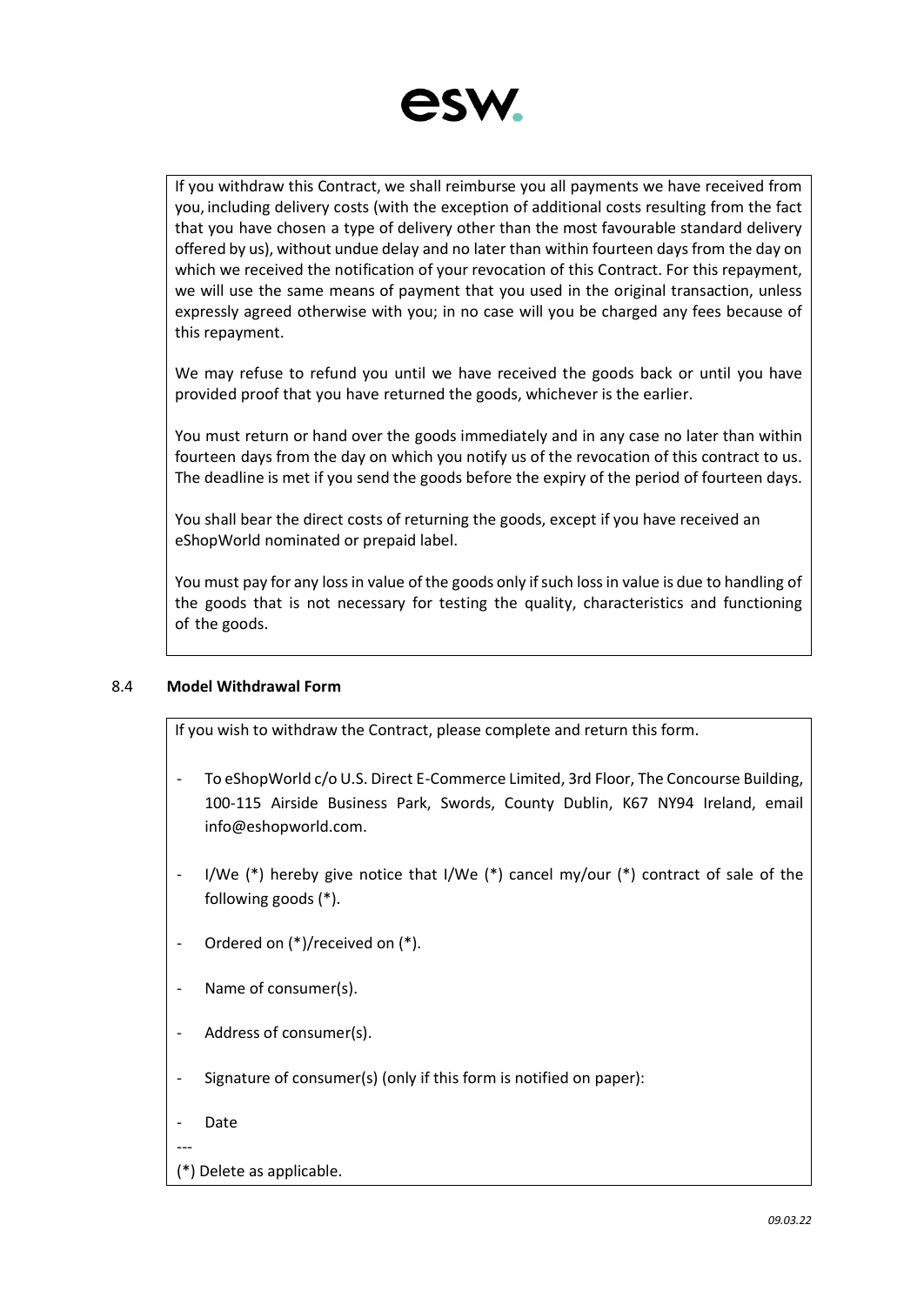

### **9. PRODUCT WARRANTIES AND OUR LIABILITY**

Subject to deviating provisions under Sections 9.10 and 9.11 for Consumers in Germany (for which solely the provisions in these Sections 9.10 and 9.11 shall apply), the following applies with regard to Product warranties and our liability:

- 9.1 **We do not manufacture (or direct the manufacture of) any of the Products offered on our Site in any way. The availability on our Site of Products does not constitute an affiliation with or endorsement of any of the Products or their manufacturer or retailer. To the extent a Product is covered by the manufacturer's or retailer's warranty (as detailed in an applicable Product's description on our Site and included with our delivery of the Product), you can avail yourself of any of such warranties by following the instructions provided in the applicable warranty agreement(s). You acknowledge and agree that under no circumstances shall we be liable for any breach of the manufacturer's or retailer's warranty claims and/or for any loss or damages that may arise out of the manufacturer's or retailer's failure to honor its warranty obligations to you. Any warranty related issues arising in respect of a Product should be communicated to the respective manufacturer's or retailer's customer support team. In these circumstances, we will provide a refund or replace the product as appropriate and solely upon instruction from the retailer or manufacturer, as the case may be.**
- 9.2 ALL PRODUCT DESCRIPTIONS AND SPECIFICATIONS ARE PROVIDED TO US BY THE RETAILER, AND ALL PRODUCTS HAVE BEEN MANUFACTURED AND LABELED BY THE MANUFACTURER. WE DO NOT WARRANT THE LEGALITY, ACCURACY, RELIABILITY, OR COMPLETENESS OF SUCH DESCRIPTION, SPECIFICATION, OR LABELING OR ANY OTHER CONTENT ON THE SITE. AS SUCH, THE PRODUCTS ARE PROVIDED ON AN "AS IS" AND "AS AVAILABLE" BASIS, UNLESS OTHERWISE SPECIFIED IN WRITING, AND WE PROVIDE NO WARRANTIES, GUARANTEES OR COVENANTS OF ANY KIND RELATING TO ANY PRODUCT PURCHASED BY YOU, INCLUDING ITS FITNESS, QUALITY, SAFETY, OR INABILITY TO USE SUCH PRODUCT, OR INABILITY TO HAVE SUCH PRODUCT REPAIRED OR SERVICED. TO THE MAXIMUM EXTENT ALLOWED BY LAW, WE DISCLAIM ALL WARRANTIES, EXPRESS OR IMPLIED, RELATING TO FITNESS, QUALITY, OR SAFETY OF THE PRODUCT, INCLUDING, BUT NOT LIMITED TO, IMPLIED WARRANTIES OF TITLE, NON-INFRINGEMENT, MERCHANTABILITY AND FITNESS FOR A PARTICULAR PURPOSE.
- 9.3 TO THE FULLEST EXTENT PERMITTED AT LAW, WE WILL NOT BE LIABLE (WHETHER IN CONTRACT, TORT (INCLUDING, BUT NOT LIMITED TO NEGLIGENCE), OR UNDER ANY STATUTORY IMPLIED TERM) FOR ANY DAMAGES OF ANY KIND INCLUDING WITHOUT LIMITATION DIRECT, INDIRECT, INCIDENTAL, PUNITIVE, SPECIAL AND CONSEQUENTIAL DAMAGES (INCLUDING, WITHOUT LIMITATION, LOSS OF USE, DATA, BUSINESS, GOODWILL, REPUTATION, OR REVENUE) ARISING OUT OF OR IN CONNECTION WITH ANY PRODUCTS PURCHASED OR OBTAINED, WHETHER OR NOT WE HAVE BEEN ADVISED OF THE POSSIBILITY OF SUCH DAMAGE. OUR MAXIMUM LIABILITY TO YOU IS THE AMOUNT CHARGED TO YOUR CREDIT CARD OR OTHER FORM OF PAYMENT. DESPITE ANYTHING ELSE CONTAINED IN THESE TERMS. NEITHER PARTY EXCLUDES ANY LIABILITY FOR DEATH OR PERSONAL INJURY TO THE EXTENT ONLY THAT IT ARISES AS A RESULT OF THE NEGLIGENCE OF THAT PARTY, ITS EMPLOYEES, AGENTS OR AUTHORISED REPRESENTATIVES.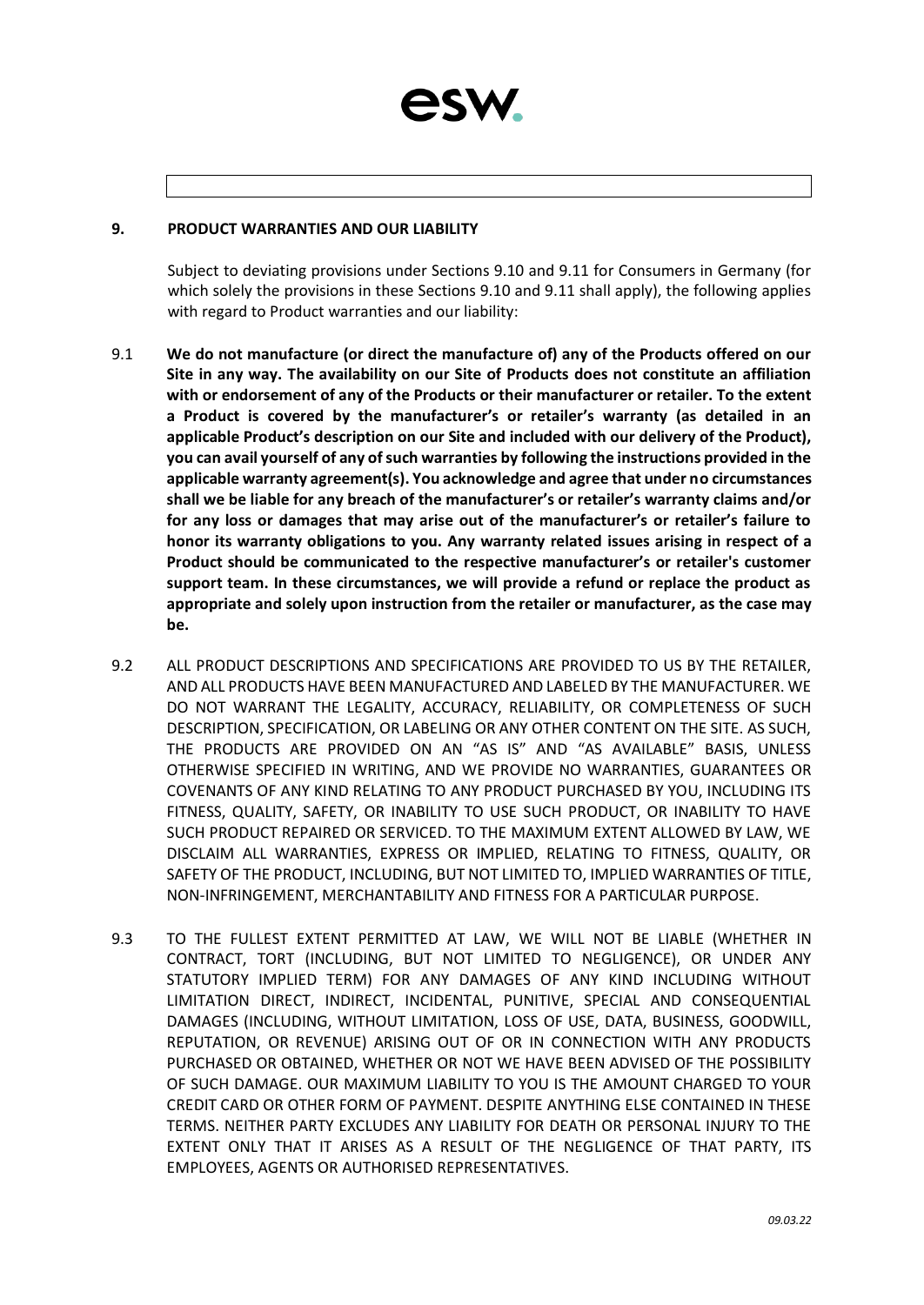

- 9.4 **To the extent permitted by law, we exclude all conditions, warranties, representations or other terms which may apply to our Site or any Content on it, whether express or implied.**
- 9.5 **We will not be liable to any user for any loss or damage arising under or in connection with:**
	- 9.5.1 **use of, or inability to use, our Site; or**
	- 9.5.2 **use of or reliance on any Content displayed on our Site.**
- 9.6 **We will not be liable for any loss or damage caused by a virus, distributed denial-of-service attack, or other technologically harmful material that may infect your computer equipment, computer programs, data or other proprietary material due to your use of our Sites or to your downloading of any Content on it, or on any third party website linked to it.**
- 9.7 **We assume no responsibility for the content of third party websites linked on our Sites. Such links should not be interpreted as endorsement by us of those linked websites. We will not be liable for any loss or damage that may arise from your use of them.**
- 9.8 **In no event may you bring any claim or cause of action under these Terms or any Contract more than one (1) year after such claim or cause of action arises.**
- 9.9 **You acknowledge and agree that the remedies provided for in this Section 9 (along with the remedies set forth in Section 7 above) will be your sole and exclusive remedies, and our sole and exclusive liabilities, arising out of the Products or your use of (or inability to use) the Products.**

### **For Consumers in Germany**

- 9.10 Regardless of deviating provisions in this Section 9, the German consumer's statutory warranty rights for defects of goods remain unrestricted and can thus be asserted by them within the scope of the legally mandatory scope to be granted by us.
- 9.11 Regardless of deviating provisions in this Section 9, the following applies with respect to liability provisions and limitations (both in manner and amount) for consumers in Germany:
	- 9.11.1 We shall be liable without limitation to the extent that the cause of the damage is based on an intentional or grossly negligent breach of duty by eShopWorld or a legal representative or vicarious agent of eShopWorld.
	- 9.11.2 Furthermore, we are liable for the slightly negligent breach of material obligations. Material obligations are obligations whose breach jeopardizes the achievement of the purpose of the contract or whose fulfilment makes the proper performance of the contract possible in the first place and on whose compliance you regularly rely. In this case, however, eShopWorld shall only be liable for the foreseeable damage typical for this type of contract. eShopWorld shall not be liable for the slightly negligent breach of obligations other than those specified in the preceding sentences.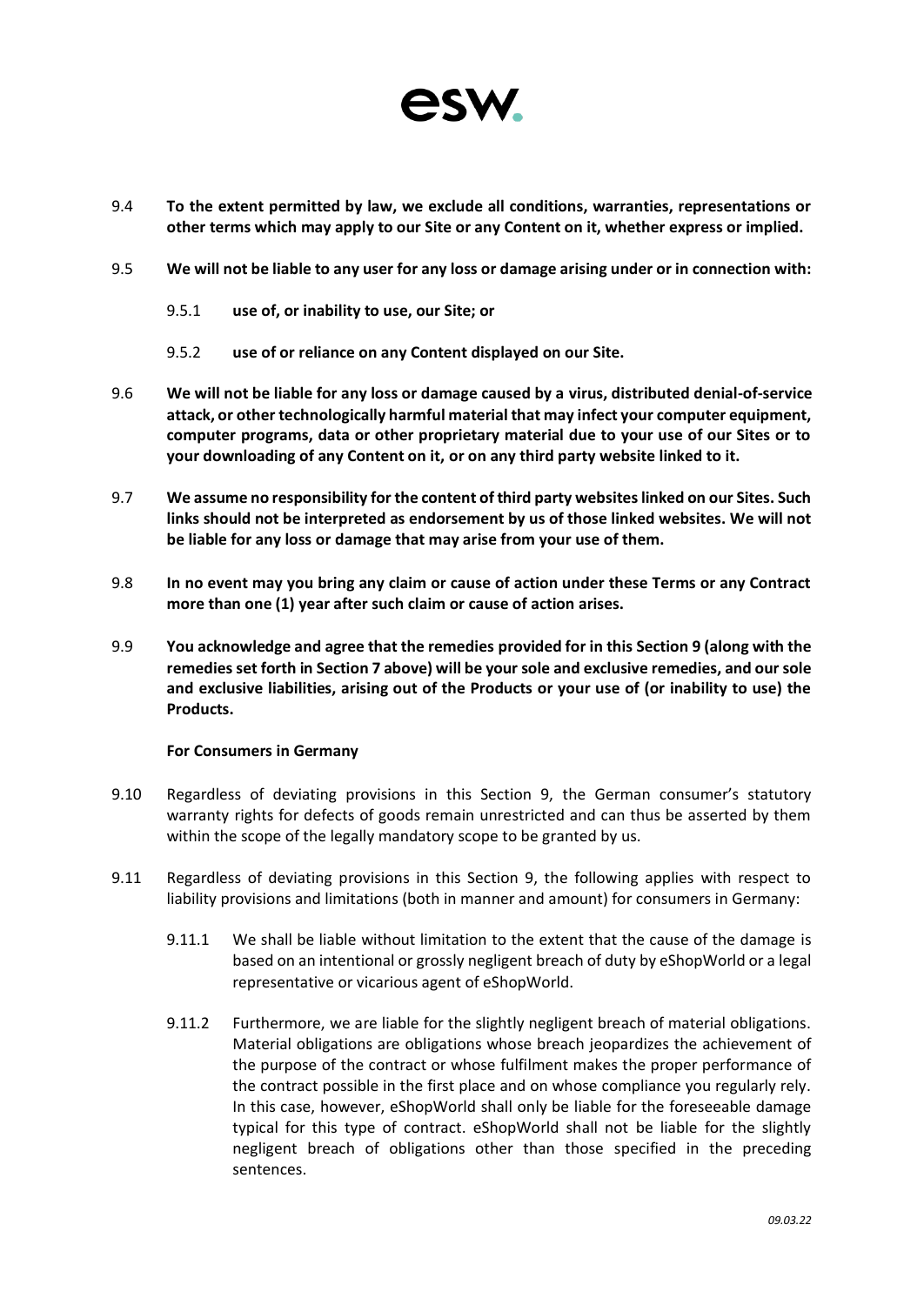

- 9.11.3 No limitation of liability shall apply in the event of injury to life, limb or health, for a defect following the assumption of a guarantee for the quality of the Product and for fraudulently concealed defects. Liability under the German Product Liability Act shall remain unaffected.
- 9.11.4 Insofar as our liability is excluded or limited, this shall also apply to the personal liability of our employees, representatives and vicarious agents.

# **10. EVENTS OUTSIDE OUR CONTROL**

- 10.1 We will not be liable or responsible for any failure to perform, or delay in performance of, any of our obligations under a Contract that is caused by an Event Outside Our Control. An Event Outside Our Control is defined below in Section 10.2.
- 10.2 An "**Event Outside Our Control**" means any act or event beyond our reasonable control, including without limitation strikes, lock-outs or other industrial action by third parties, civil commotion, riot, invasion, terrorist attack or threat of terrorist attack, war (whether declared or not) or threat or preparation for war, fire, explosion, storm, flood, earthquake, subsidence, epidemic, pandemic, health crisis or other natural disaster, or failure of public or private telecommunications networks, backorder situations or delays caused by the retailer or impossibility of the use of railways, shipping, aircraft, motor transport or other means of public or private transport.
- 10.3 If an Event Outside Our Control takes place that affects the performance of our obligations under a Contract:
	- 10.3.1 you will be contacted as soon as reasonably possible to notify you;
	- 10.3.2 our obligations under a Contract will be suspended and the time for performance of our obligations will be extended for the duration of the Event Outside Our Control. Where the Event Outside Our Control affects our delivery of Products to you, we will arrange a new delivery date with you after the Event Outside Our Control is over; and
	- 10.3.3 you may cancel a Contract affected by an Event Outside Our Control which has continued for more than 30 days from the date of order. To cancel please contact us. If you opt to cancel, you will have to return any relevant Products you have already received (where applicable in accordance with these terms and conditions), and we will refund the price you have paid, including any delivery charges (where applicable).

### **11. DANGEROUS GOODS (PERFUME AND FRAGRANCES)**

11.1 International authorities such as UNECE and the IATA Dangerous Goods Regulations classify Products containing fragrances and perfumes as dangerous goods ("**Dangerous Goods**") and as such these Dangerous Goods are subject to strict shipment requirements. The returns process for Dangerous Goods differs from the returns process for non-Dangerous Goods.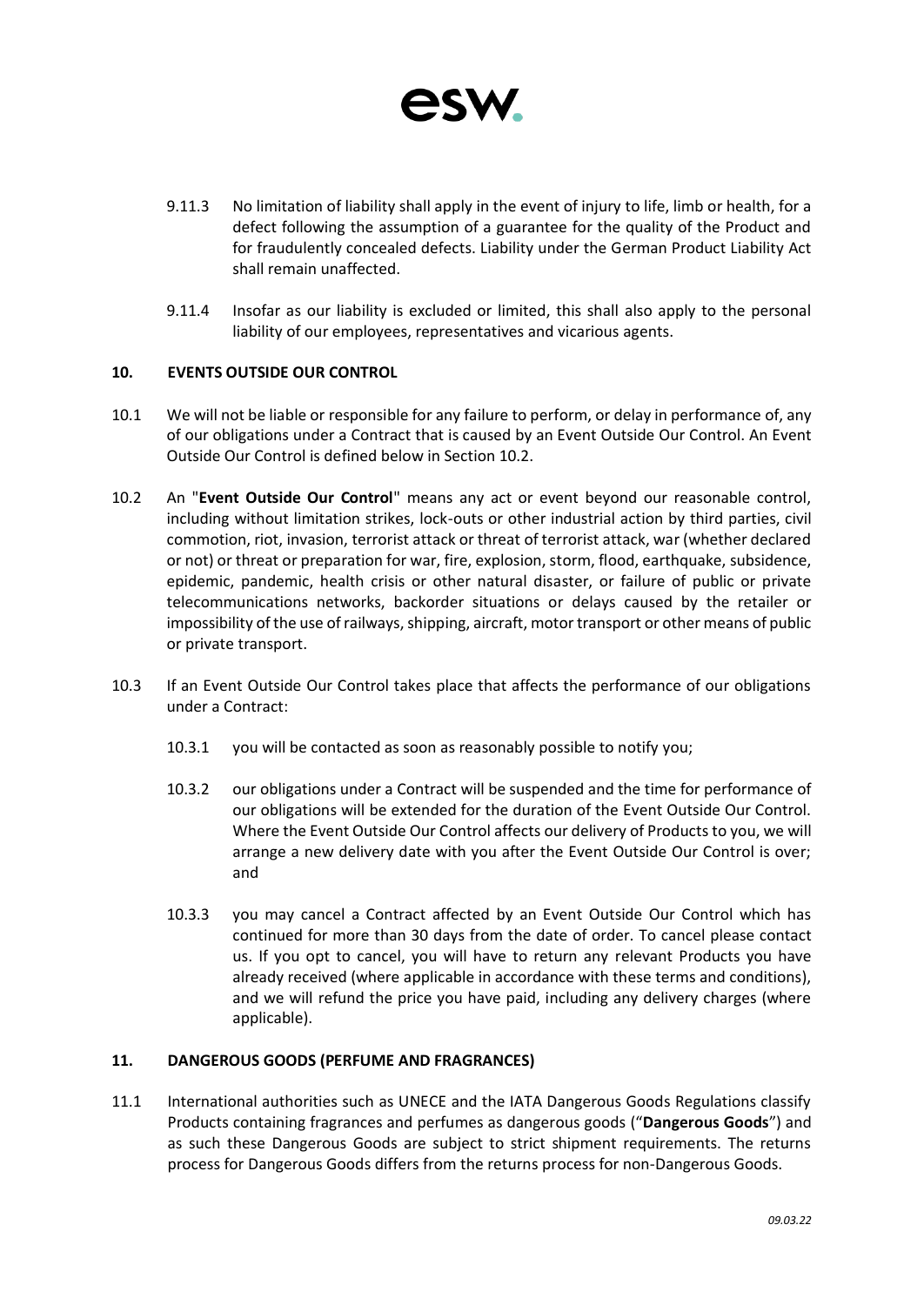

### **For Consumers in the United Kingdom**

- 11.2 If you make your purchase in the United Kingdom and wish to return your fragrance(s) or other Dangerous Goods (if applicable), all shipping and handling charges are prepaid, and no subsequent payment will be payable by you for the returns service. The Dangerous Good you are returning must be in a fully resaleable condition i.e. unopened and unused and the packing must not be damaged.
- 11.3 To return your Dangerous Goods, you should log on to our Return Merchandise Portal, select the Dangerous Goods to return and generate your returns label. eShopWorld will notify you when the returned Dangerous Goods are received into the eShopWorld returns facility. The returned Dangerous Goods will be inspected at the eShopWorld returns facility for confirmation and we will refund any amounts due to you. Deductions may be made from refunds where any such returned Dangerous Goods are returned in an unacceptable condition. If the returned Dangerous Goods are not fully resaleable or the packaging is damaged, we reserve the right to refuse a refund.

### **For Consumers in the European Union**

- 11.4 If you make your purchase in the European Union (excluding United Kingdom) eShopWorld will provide you with an online returns label through the Return Merchandise Portal, which will include the applicable eShopWorld return address. You shall pay all shipping and handling charges from your address to the eShopWorld return address. The Dangerous Good you are returning must be in a fully resaleable condition i.e. unopened and unused and the packing must not be damaged.
- 11.5 You are required to inform the carrier that the returns package contains fragrances and or perfumes, and this will also be notified to you on the Return Merchandise Portal. Once the Dangerous Goods are returned to the eShopWorld returns address, we will inspect the returned Dangerous Goods and we will refund any amounts due to you. Deductions may be made from refunds where any such returned Dangerous Goods are returned in an unacceptable condition. If the returned Dangerous Goods are not fully resaleable or the packaging is damaged, we reserve the right to refuse a refund.

# **For Consumers in Japan**

11.6 You should contact eShopWorld's customer support services at [support@eshopworld.zendesk.com.](mailto:support@eshopworld.zendesk.com)

# **Faulty Dangerous Goods**

11.7 Further to Section 6.9, to return your damaged or faulty Dangerous Goods, you should contact eShopWorld's customer support services at [support@eshopworld.zendesk.com.](mailto:support@eshopworld.zendesk.com)

# **12. PERSONALISED PRODUCTS**

12.1 The ability of eShopWorld to fulfil any personalised order is subject to availability of: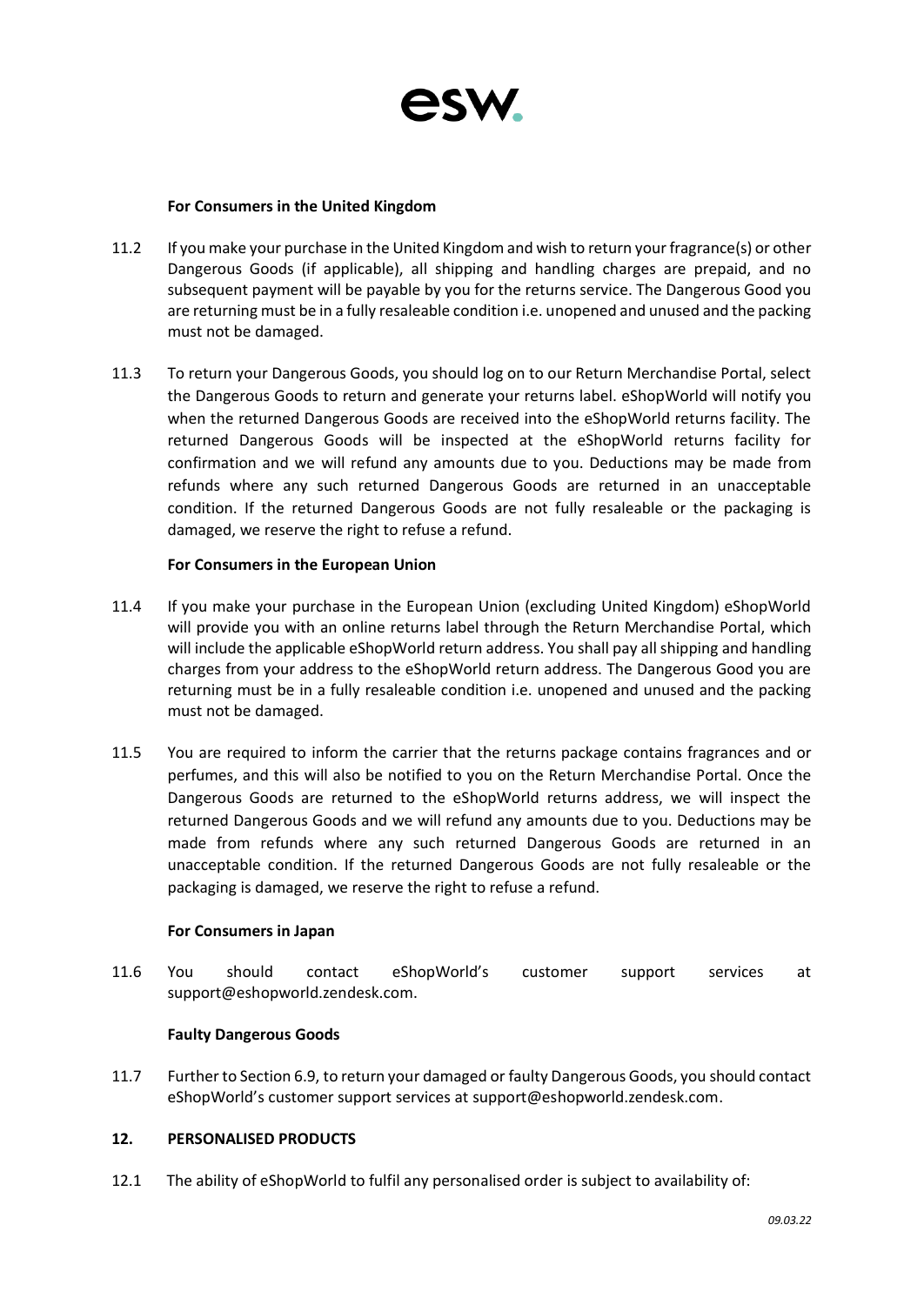

# 12.1.1 the Product/stock; and

- 12.1.2 the materials requested/required.
- 12.2 The manufacturing time and/or the shipping time of any such Products may be affected due to Product or material constraints.

# **13. INDEMNITY**

13.1 To the greatest extent permitted by law, you hereby indemnify us and our affiliates, and our and their respective officers, directors, employees, agents, successors, and assigns, and undertake to keep any and all of the foregoing indemnified against any losses, damages, costs, liabilities and expenses (including without limitation legal expenses and any amounts paid by us to a third party in settlement of a claim or dispute on the advice of our legal advisers) incurred or suffered by us arising out of any breach by you of any provision of these Terms or violated any law, or arising out of any claim that you have breached any provision of these Terms or violated any law.

### **For Consumers in Germany**

13.2 The foregoing indemnification provision in Section 13.1 shall not apply if you are not responsible for the breach. In addition, the foregoing indemnification provision shall not apply if it is merely an allegation that you have breached a provision of these Terms, but a culpable breach on your part cannot be established.

# **14. BREACHES OF THESE TERMS OF USE**

14.1 Without prejudice to our other rights under these Terms, if you breach these Terms in any way, we may take such action as we deem appropriate to deal with the breach, including suspending your access to our Site, prohibiting you from accessing our Site, blocking computers using your IP address from accessing our Site, contacting your internet service provider to request that they block your access to our Site if and to the extend allowed under applicable data protection law and/or bringing court proceedings against you.

# **15. ONLINE DISPUTE RESOLUTION**

- 15.1 The EU (Online Dispute Resolution for Consumer Disputes) Regulations 2015 requires all traders established in the European Union, who engage in online sales or services contracts, and all online marketplaces established within the European Union to provide:
	- 15.1.1 an electronic link to the ODR Platform which is available at [http://ec.europa.eu/consumers/odr/.](http://ec.europa.eu/consumers/odr/)
	- 15.1.2 If you wish to contact eShopWorld directly regarding your Online Dispute you can do so at [Compliance@eshopworld.com.](mailto:Compliance@eshopworld.com)

### **For Consumers in Germany**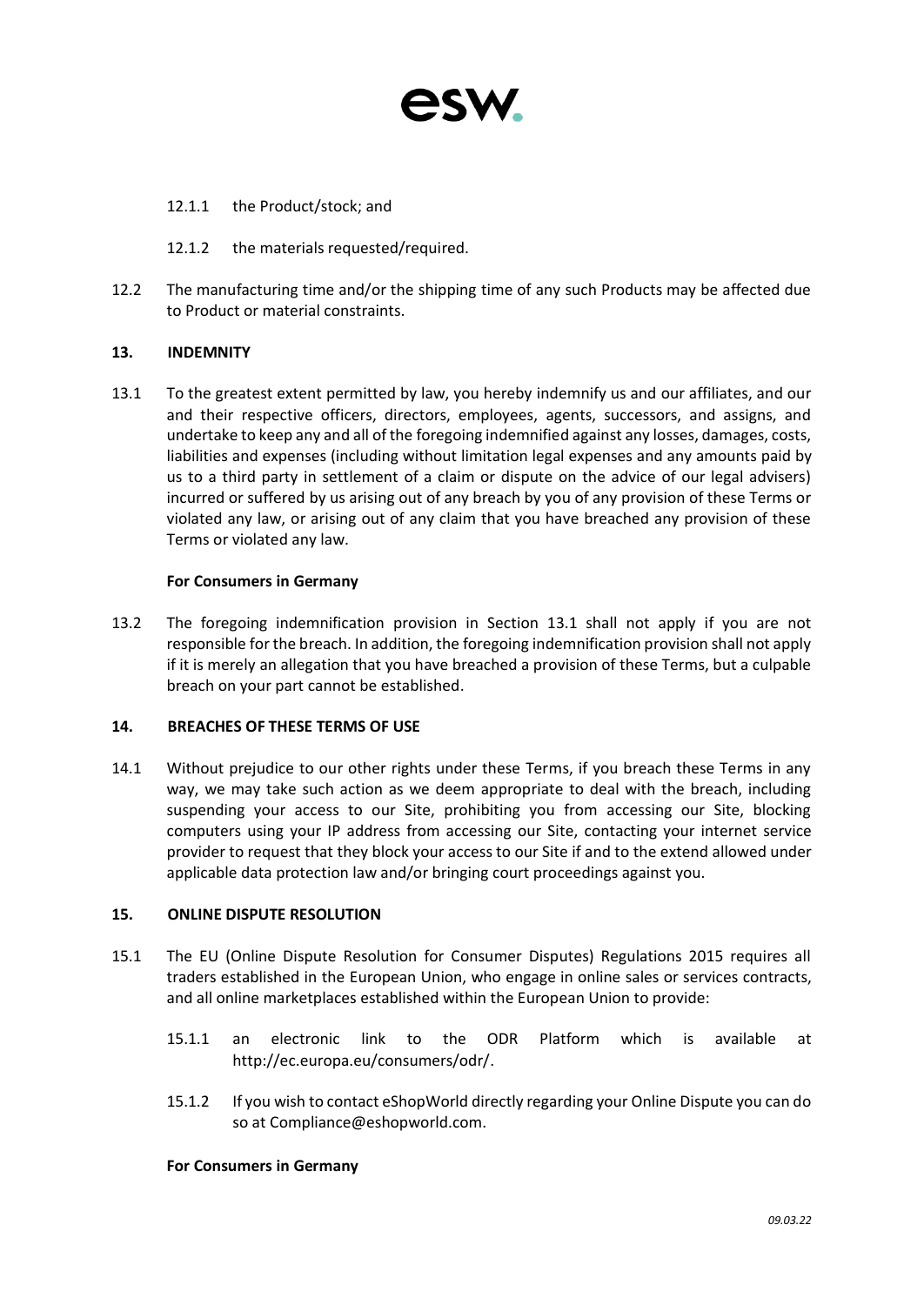

15.2 To comply with our information obligation according to Section 36 of the Act on Alternative Dispute Resolution in Consumer Matters (VSBG), we hereby declare that we are neither obligated nor willing to participate in dispute resolution proceedings at a consumer arbitration board.

### **16. INTELLECTUAL PROPERTY INFRINGEMENT**

- 16.1 We rely on Associates who supply the goods advertised on the Site and, in some cases, drop ship them directly to our customers. In accordance with the Digital Millennium Copyright Act of the United States, we are not liable for any infringement of copyrights, trademarks, trade dress or other proprietary or intellectual property rights arising out of Content posted on or transmitted through the Site, or items advertised on the Site, by our Associates. If you believe that your rights under intellectual property laws are being violated by any Content posted on or transmitted through the Site, or items advertised on the Site, please contact us promptly so that we may investigate the situation and, if appropriate, block or remove the offending Content and/or advertisements. It is our policy to disable access to infringing materials, and to terminate access of repeat infringers to the Site. In order for us to investigate your claim of infringement, you must provide us with the following information:
	- 16.1.1 An electronic or physical signature of the person authorized to act on behalf of the owner of the copyright or other intellectual property interest;
	- 16.1.2 A description of the copyrighted work or other intellectual property right(s) that you believe has been infringed;
	- 16.1.3 A description of where the material that you claim is infringing is located or identified on the Site;
	- 16.1.4 Your name, address, telephone number, and e-mail address;
	- 16.1.5 A statement by you that you have a good faith belief that the disputed use is not authorized by the copyright or intellectual property owner, its agent, or the law; and
	- 16.1.6 A statement by you, made under penalty of perjury, that the information submitted to us is accurate and that you are the owner of the copyright or intellectual property or authorized to act on behalf of the owner of the copyright or intellectual property.

### **17. OTHER IMPORTANT TERMS**

- 17.1 These Terms, along with the Order Confirmation, any instructions that we provide you with relating to any Product you obtain from us through the Site, any terms and conditions that may be provided in connection with any promotion or other sale, and our Site's 'Terms of Use' and 'Privacy Statement,' shall, collectively, be deemed a final and integrated agreement between you and us with respect to the subject matter hereof.
- 17.2 We reserve the right to make changes to our Site, policies, and/or these Terms at any time. Please check this page from time to time to take notice of any changes we made, as they are binding on you. Your continued use of the Site after any posting of updated Terms (which shall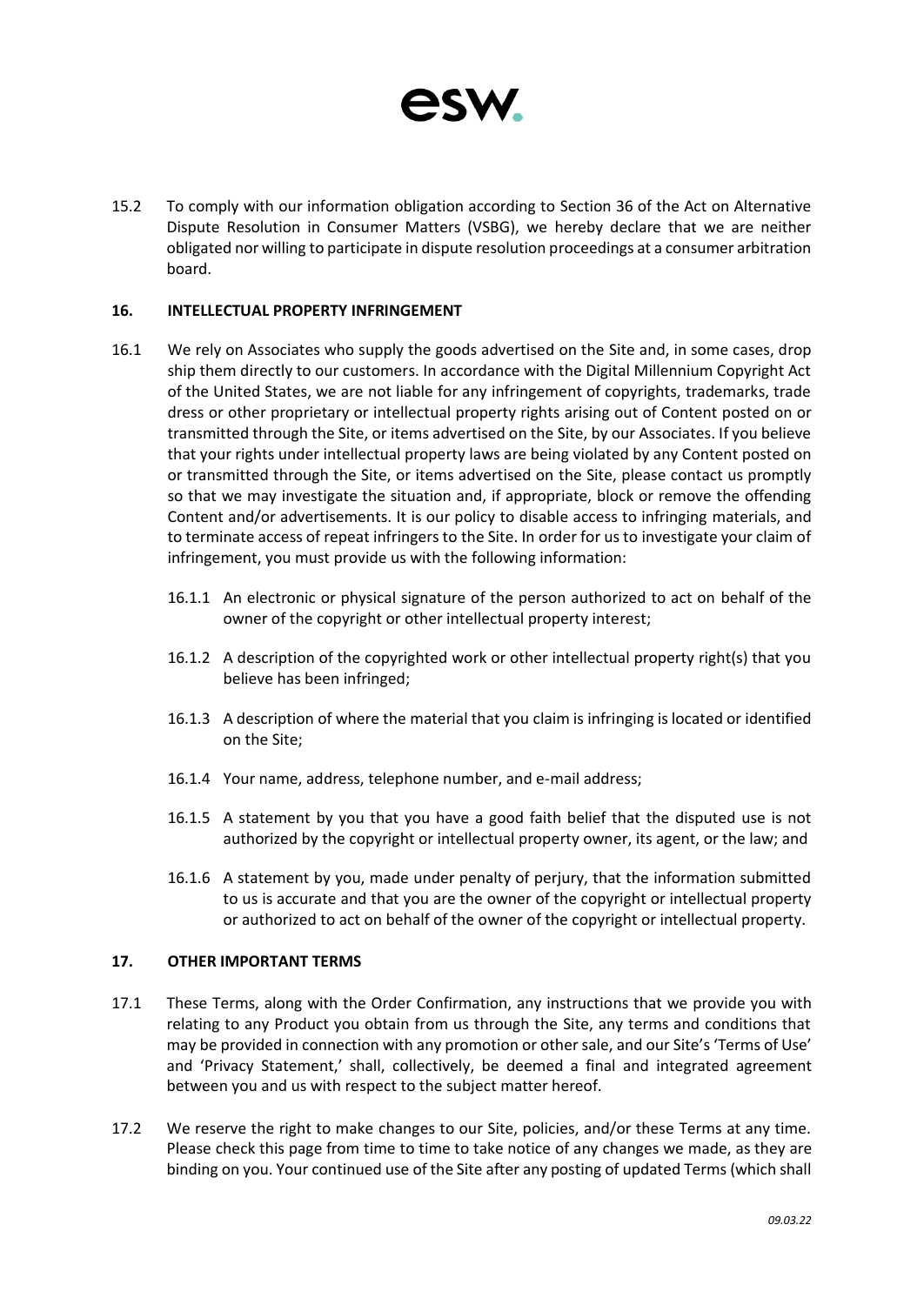

be dated as of their most recent update) shall constitute your acceptance of and agreement to any changes therein made. Modifications will not apply to any orders we have already accepted unless the law requires otherwise.

- 17.3 **Note to Consumers in Germany.** Section 17.2 shall only apply to the extent any changes do not unreasonably disadvantage you. If changes are made, we will notify you within a reasonable period and inform you of your rights. You have the option to close your customer account at any time. Revisions to these Terms shall not impact this "*Note to Consumers in Germany*."
- 17.4 We may assign or transfer our rights and obligations under these Terms or any Contract to another organisation, but this will not affect your rights or our obligations under these Terms or the applicable Contract. You may not assign any of your rights or delegate any of your duties hereunder at any time without our prior written consent in each instance, and any attempt to do so shall be null and void.
- 17.5 We only use your personal information in accordance with our Privacy Statement. Please take the time to read our Privacy Statement carefully, as it includes important terms which may apply to you. To the extent permitted under applicable data protection law, particularly for the purpose of performance of the Contract, the retailer may also use your personal information, in accordance with their own separate Privacy Statement which can be found on their website.
- 17.6 Each of the paragraphs of these Terms operates separately. If any of these conditions shall be deemed invalid, void, or for any reason unenforceable, that condition shall be deemed severable and shall not affect the validity and enforceability of any remaining condition.
- 17.7 Nothing expressed or mentioned in or implied from these Terms is intended or shall be construed to give to any person other than the parties hereto any legal or equitable right, remedy or claim under or in respect to these Terms. These Terms and all of the representations, warranties, covenants, conditions and provisions hereof are intended to be and are for the sole and exclusive benefit of us, our affiliates and you.
- 17.8 If we fail to insist that you perform any of your obligations under these Terms, or if we do not enforce our rights against you, or if we delay in doing so, that will not mean that we have waived our rights against you and will not mean that you do not have to comply with those obligations.

### **18. GOVERNING LAW AND ESW ENTITY**

18.1 The eShopWorld entity entering into these Terms and each Contract, and the law governing these Terms, each applicable Contract, and its and their interpretation and any legal dispute arising out of or in connection with these Terms or any Contract, as well as the applicable venue and dispute resolution rules are as follows: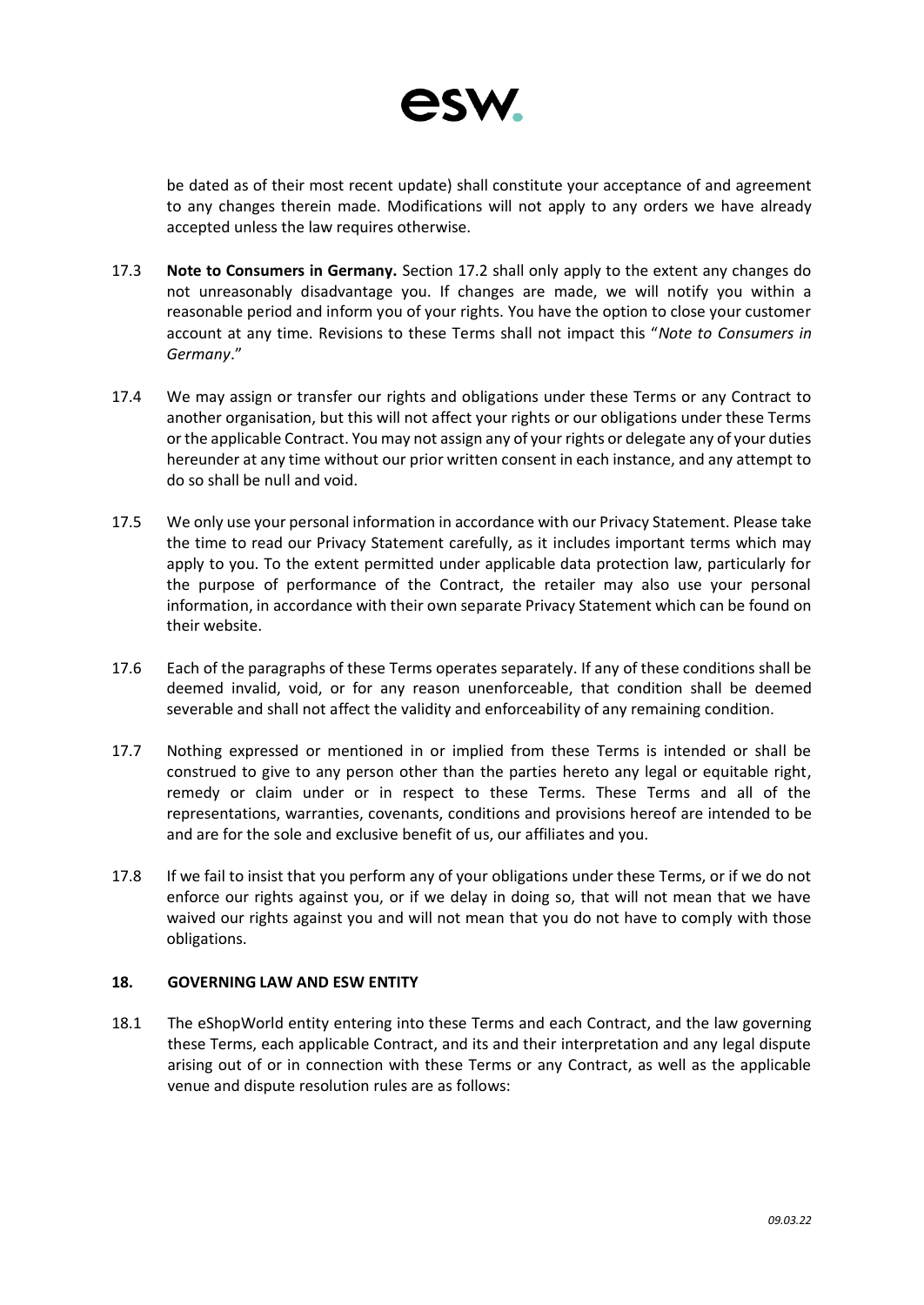

| <b>If Products are</b><br>delivered to:             | You are contracting<br>with:                                                                                                                                                                                                                                                                           | The governing Law is<br>(without regard to<br>conflict of laws<br>provisions): | Dispute resolution<br>and applicable<br>dispute resolution<br>rules and<br>procedures: |
|-----------------------------------------------------|--------------------------------------------------------------------------------------------------------------------------------------------------------------------------------------------------------------------------------------------------------------------------------------------------------|--------------------------------------------------------------------------------|----------------------------------------------------------------------------------------|
| The United<br>States of<br>America                  | U.S. Direct E-Commerce<br>(USA), Inc., a Delaware<br>corporation                                                                                                                                                                                                                                       | State of Delaware and<br>controlling United<br>States federal Law              | Arbitration in New<br>York, New York,<br>USA pursuant to<br>Section 18.5 below         |
| Any other<br>country<br>(different from<br>the USA) | U.S. Direct E-Commerce<br>Limited trading as<br>eShopWorld, a company<br>registered in Ireland<br>under company<br>registered number<br>479237 and with our<br>registered office at<br>South Block, The<br>Concourse Building, 110-<br>115 Airside Business<br>Park, Swords, County<br>Dublin, Ireland | Irish Law                                                                      | The courts of<br>Ireland will have<br>non-exclusive<br>jurisdiction                    |

- 18.2 Neither these Terms, nor any Contract, will be governed by the United Nations Convention on the International Sale of Goods.
- 18.3 As a consumer, you will benefit from any mandatory provisions of the law of the country in which you are resident. Nothing in these terms and conditions, including Section 18.1, affects your rights as a consumer to rely on such mandatory provisions of local law.

# **For Consumers in the European Union**

18.4 If you are a consumer habitually resident in the European Union, you also enjoy the protection of the mandatory provisions of the law of your country of residence. In that case, you may choose to bring claims relating to these Terms arising from consumer protection standards in both Ireland and the member state of the European Union in which you have your habitual residence.

# **For Consumers in the United States**

18.5 Subject to Section 18.8 below and all applicable laws, any dispute relating to the Site, to these Terms, to our Site's 'Terms of Use' and 'Privacy Statement,', to our advertising or solicitation practices or to Products you purchase through the Site that is not resolved through good faith negotiation will be settled by final and binding arbitration pursuant to the consumer arbitration rules of the American Arbitration Association ("**AAA**"). The arbitration will be conducted by one neutral arbitrator, in accordance with this Section 18.5 and the then current Consumer Arbitration Rules of the AAA at a location agreed to by the parties. The parties will appoint an arbitrator pursuant to the AAA's procedure for appointment from AAA's panel. Each party will pay its own expenses, and ESW will pay the filing and any other administrative fees of the AAA and the arbitrator's fees and expenses. This arbitration agreement is made pursuant to a transaction involving interstate commerce, and will be governed and enforced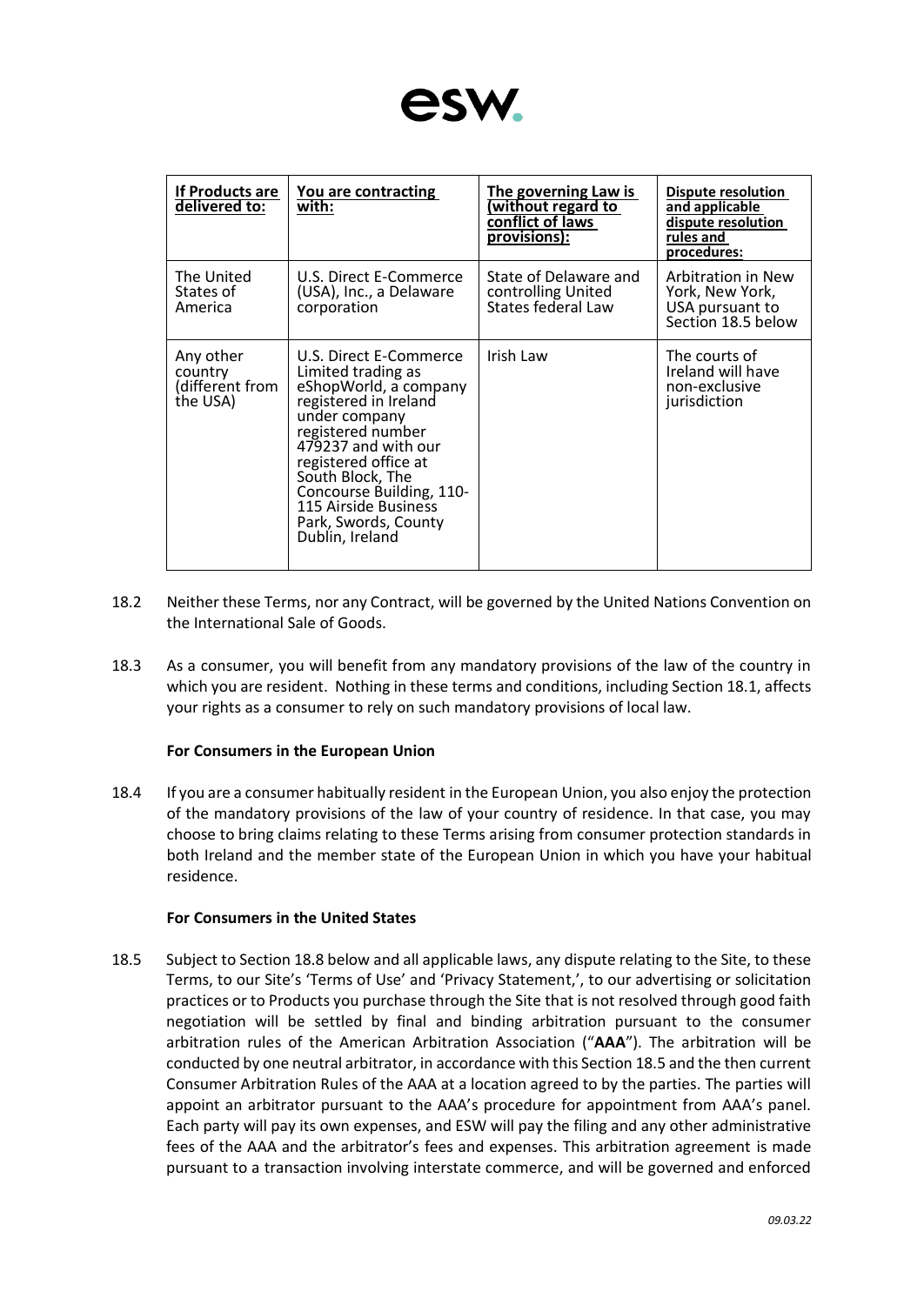

under the Federal Arbitration Act, 9 U.S.C. § 1-16 ("**FAA**"). The arbitrator must apply applicable substantive law consistent with the FAA and must honor claims of privilege recognized at law. Either party may seek a temporary injunction in any court of competent jurisdiction to the extent necessary to preserve the status quo during the pendency of final resolution of a dispute in accordance with this Section 18.5. Except as provided below in Section 18.7, if any portion of the arbitration agreement in this Section 18.5 is deemed invalid or unenforceable under the FAA, it will not invalidate the remaining portions of the arbitration agreement. An award may be confirmed and judgment entered by any court having competent jurisdiction. The decision and award of the arbitrator is not subject to review except as expressly authorized by applicable law. The arbitrator may award injunctive relief if permitted by law – but the injunctive relief awarded by the arbitrator may not extend beyond the dealings between us. Any question of the arbitrability of any Dispute, including questions of the enforceability of this Section 18.5, the applicability of statutes of limitation or questions of issue preclusion, will be determined solely by the arbitrator. The parties, their representatives and participants and the arbitrator will hold the existence, disclosures, content and result of any arbitration proceeding in confidence for all purposes and may not use anything disclosed or stated in an arbitration for any purpose (including impeachment) other than to enforce a final settlement agreement or to obtain or enforce a judgment on an arbitration award or decision.

- 18.6 THIS ARBITRATION PROVISION MEANS THAT YOUR CLAIMS AGAINST ESW WILL BE RESOLVED THROUGH ARBITRATION RATHER THAN LITIGATION IN COURT. YOU MAY OPT OUT OF THIS ARBITRATION AGREEMENT (SECTION 18.5 ONLY) FOR ANY FUTURE BUSINESS WITH ESW AND DOING SO WILL NOT IN ANY WAY PREJUDICE OR AFFECT YOUR DEALINGS WITH ESW. TO EXERCISE THIS OPT OUT RIGHT, YOU MUST PROVIDE US WRITTEN NOTICE OF YOUR ELECTION TO OPT OUT NO LATER THAN 30 DAYS AFTER EFFECTIVE DATE OF THE CONTRACT BETWEEN US. THE PROCEDURE SPELLED OUT HEREIN IS THE ONLY WAY TO OPT OUT OF THIS ARBITRATION AGREEMENT, AND ANY ATTEMPTS TO OPT OUT AFTER THE DEADLINE SET FORTH HEREIN WILL BE INEFFECTIVE.
- 18.7 **CLASS ACTION WAIVER. ANY ARBITRATION PROCEEDING UNDER THIS SECTION WILL TAKE PLACE ON AN INDIVIDUAL BASIS. CLASS ARBITRATIONS AND CLASS OR REPRESENTATIVE PROCEEDINGS OF ANY KIND ARE NOT PERMITTED AND YOU EXPRESSLY WAIVE YOUR ABILITY TO PARTICIPATE IN A CLASS OR REPRESENTATIVE PROCEEDING AGAINST ESW OR ITS AFFILIATES. TO THE EXTENT THAT YOU OPT OUT OF ARBITRATION FOLLOWING THE PROCEDURE SET FORTH IN THE PRECEDING PARAGRAPH, OR IF THIS ARBITRATION AGREEMENT IS FOUND INAPPLICABLE TO YOUR DISPUTE WITH ESW, THIS CLASS ACTION WAIVER WILL CONTINUE TO APPLY IN LITIGATION. YOU AGREES THAT THIS CLASS ACTION WAIVER IS AN ESSENTIAL ELEMENT OF THIS AGREEMENT AND THAT IT MAY NOT BE SEVERED. IN THE EVENT THAT THIS CLASS ACTION WAIVER IS DEEMED INVALID OR UNENFORCEABLE, THEN THE ENTIRE AGREEMENT TO ARBITRATE IN THIS SECTION WILL BE NULL AND VOID.**
- 18.8 Notwithstanding the foregoing, you may elect to pursue a breach of warranty claim in smallclaims court rather than submit to binding arbitration, but only if you provide us with written notice of your desire to do so within 90 days of your purchase transaction. Any small-claims court proceeding initiated hereunder will be subject to the class action waiver in Section 18.7 above.